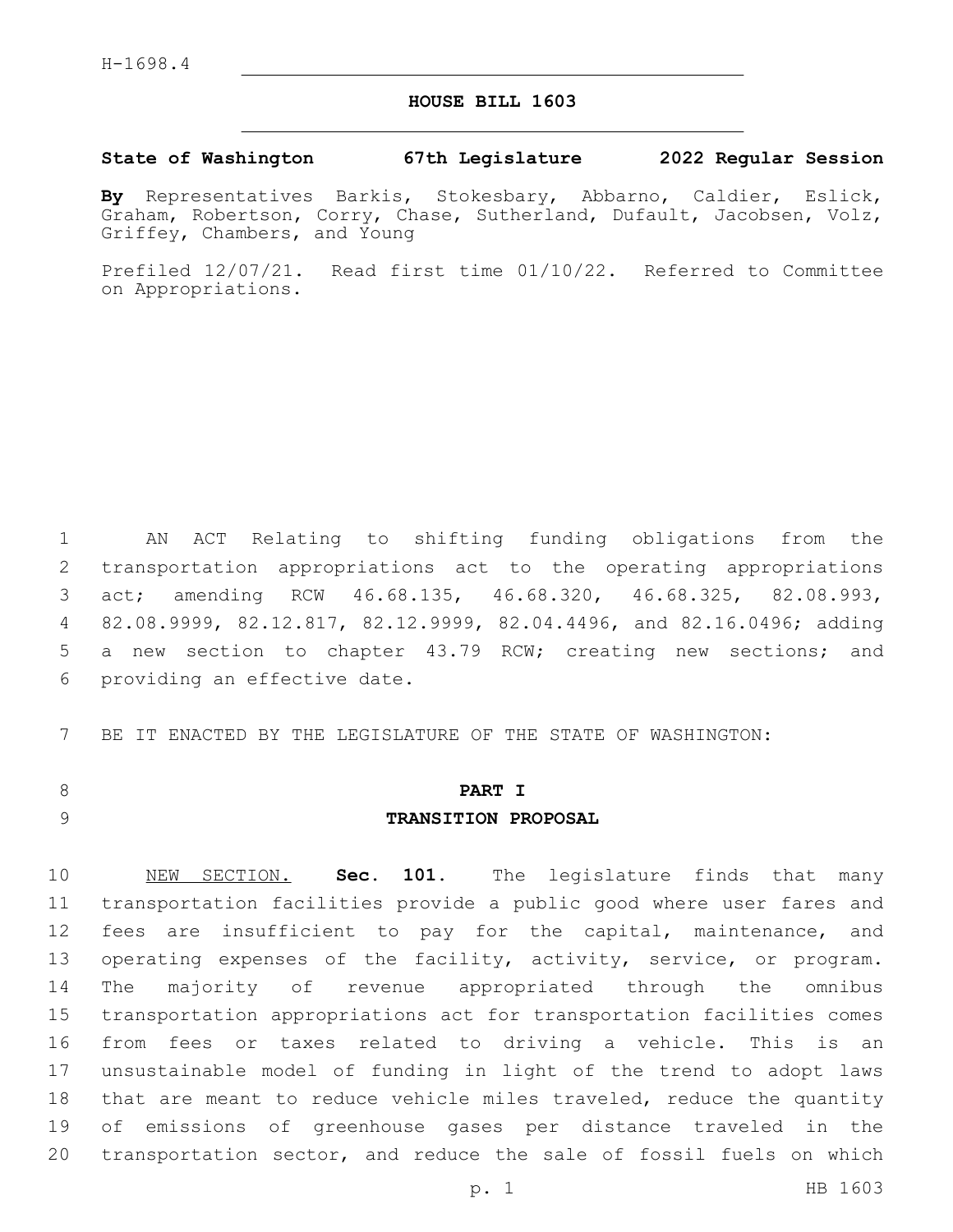many taxes are imposed. In order to provide the caliber of transportation facilities and social services that are being demanded by society, use of general fund resources are the most equitable funding option. It is unfair and unsustainable to make one mode of travel pay for all other modes. The general fund, even during a pandemic, is experiencing substantial revenue growth while the funds associated with the transportation budget are stagnant or below revenue expectations and actual programmatic needs. This act designates programs and activities that in the future will receive 10 funding from the general fund.

 NEW SECTION. **Sec. 102.** A new section is added to chapter 43.79 RCW to read as follows:

 (1)(a) The legislature has created several transportation programs in the omnibus transportation appropriations act over the course of time that continue to this day. These include many transportation grant programs that the legislature intends to continue funding in the future. The connecting Washington transportation plan enacted in 2015 provided intent to fund a number of grants and projects as identified in LEAP Transportation Documents 2015 NL-1 and NL-2 that will continue to be funded, unless there was a specific legal change in a subsequently adopted act.

 (b) The legislature has also created several transportation- related tax incentives, including tax incentives related to the commute trip reduction program and the purchase of electric vehicles. It is the intent of the legislature that beginning with the 2025-2027 fiscal biennium, these tax incentives will be funded by the omnibus appropriations act from accounts and sources of funds other than those appropriated in the omnibus transportation appropriations act.

 (c) The legislature has also created several multimodal transportation programs on a pilot basis that have expired or will expire prior to the effective date of this section. Examples include the student ORCA card pilot program first created in section 220(10), chapter 313, Laws of 2017; the transit coordination grant program created in section 4, chapter 11, Laws of 2015 3rd sp. sess.; and the green transportation capital grant program in RCW 47.66.120. It is the intent of the legislature that, if a legislature acts to reprise or recreate any of these programs, beginning with the 2025-2027 fiscal biennium, the reprised or recreated program be funded by the omnibus appropriations act from accounts and sources of funds other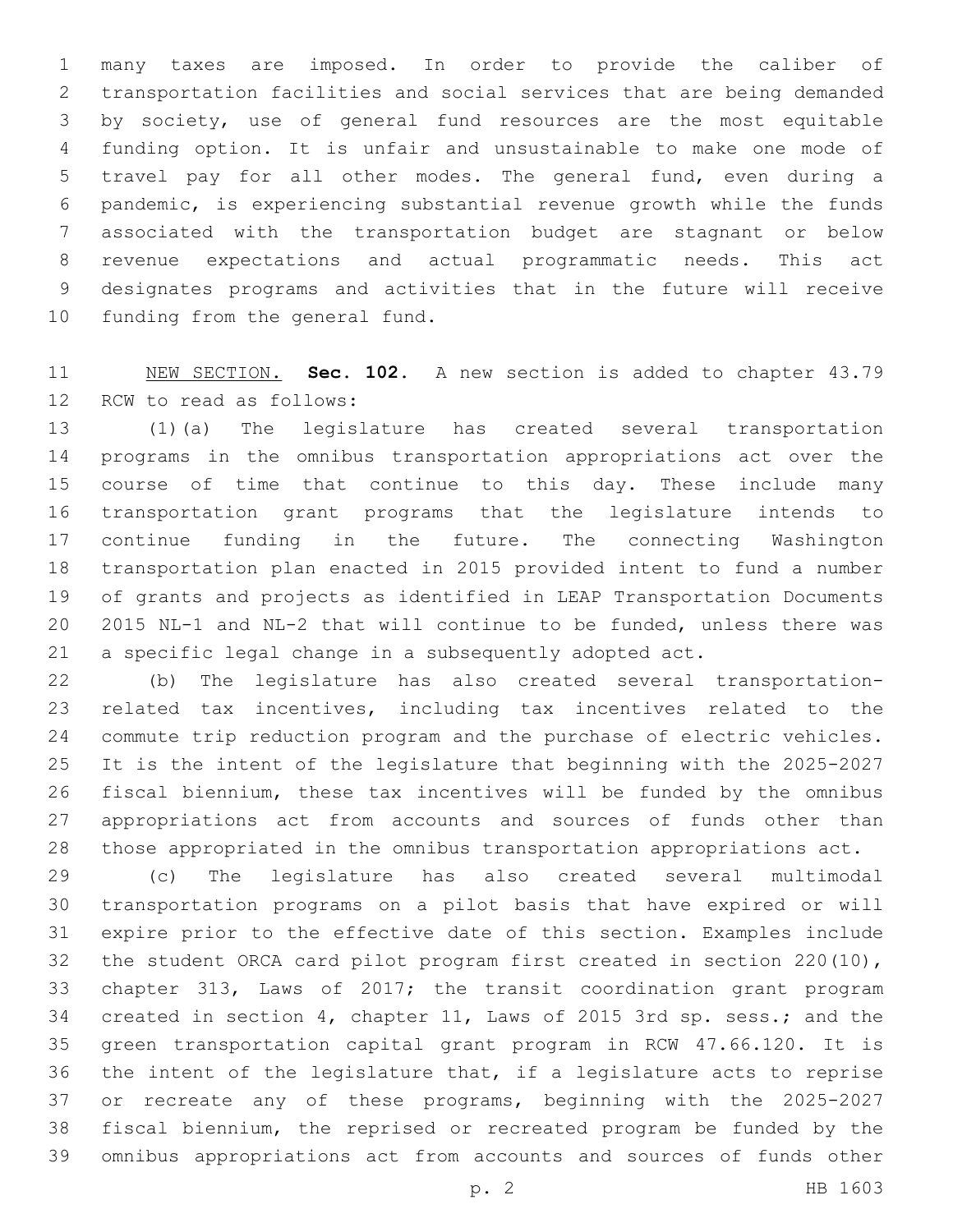than those appropriated in the omnibus transportation appropriations 2 act.

 (2) Beginning July 1, 2025, appropriations for the following 4 programs shall be paid out of the general fund:

 (a) Projects that correct barriers for fish to swim upstream on public lands;6

 (b) Americans with disabilities act upgrades to transportation 8 facilities:

 (c) New buildings primarily where state transportation employees 10 work;

 (d) Mobility and public transit-related grants, social services, and programs, such as, but not limited to, regional mobility grants, rural mobility grants, vanpool grants, and any pilot or expired 14 grants that are to be continued;

 (e) Programs related to transitioning transportation programs, systems, facilities, or vehicles as designated as green or clean fuel programs authorized in law, such as, but not limited to, green transportation capital grants, the clean alternative fuel vehicle charging and refueling infrastructure program, and the clean alternative fuel car sharing program for underserved and low-income 21 communities;

 (f) Programs that provide tax incentives for the purchase or lease of vehicles with lithium-ion batteries or alternative fuel vehicles, as well as for other equipment that supports vehicle 25 conversions to alternative fuels;

26 (g) Safe routes to schools grants;

 (h) Bicycle and pedestrian pathways that are not an integrated part of a highway project or are administered by any government agency other than the department of transportation;

 (i) Capital and operation costs for intercity passenger rail 31 service;

(j) Assistance funding for freight rail programs;

 (k) Stormwater facility upgrades and maintenance of such facilities near highways with high-density traffic near salmon- bearing streams where untreated runoff containing 6 CPPD and 6 CPPD quinone are killing significant amounts of salmon; and

37 (1) Any other programs as directed by law.

 (3) Projects agreed to as part of the nickel, transportation partnership, and connecting Washington transportation package will remain funded within the transportation appropriations act. However,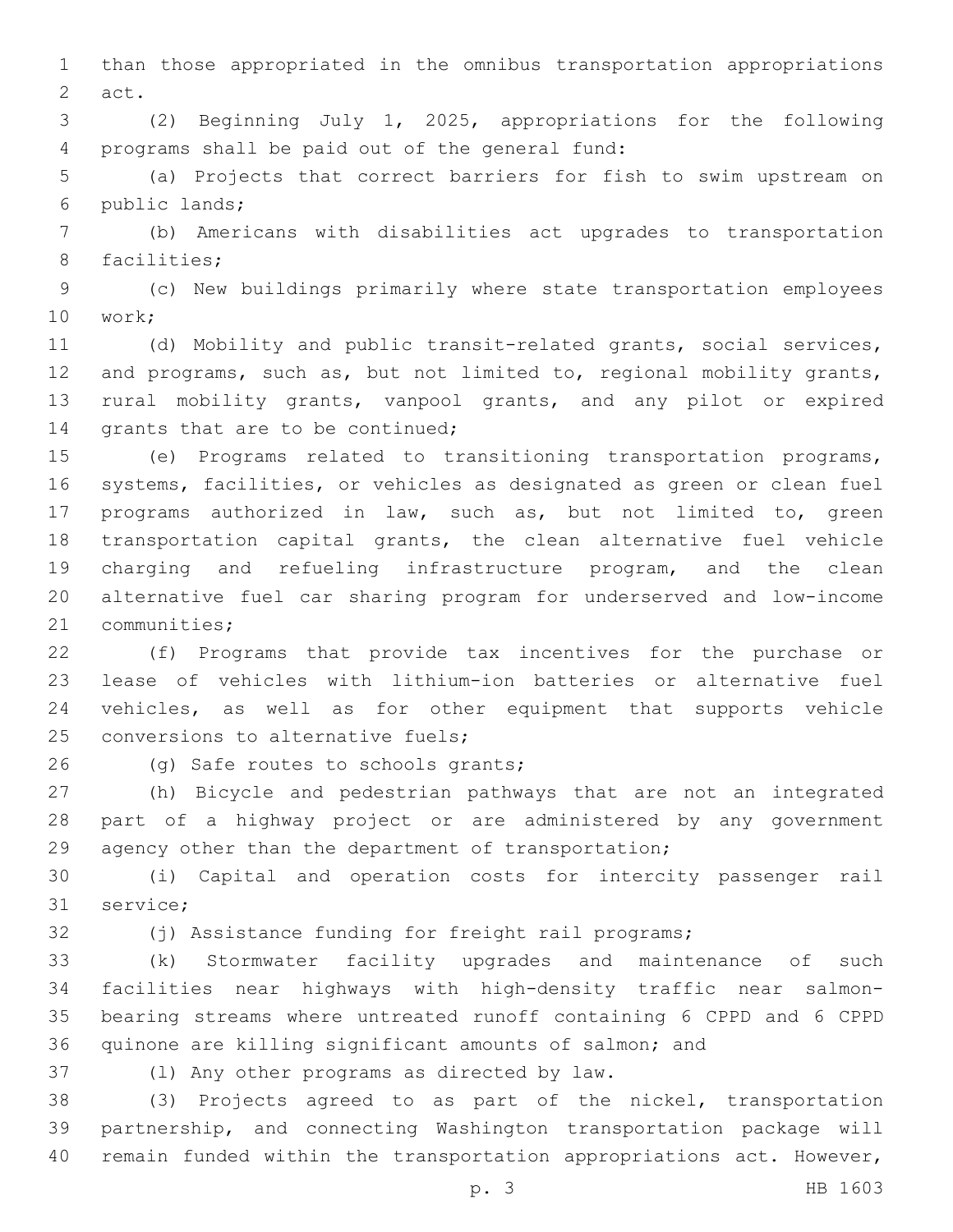in situations where revenues appropriated through the transportation appropriations act are insufficient to pay for the obligations associated with those projects, general funds may be provided to 4 ensure the completion of the projects.

 NEW SECTION. **Sec. 103.** (1)(a) The chairs of the transportation committees of the house of representatives and senate shall convene an internal legislative work group to be known as the budgets transition work group to implement the transition in section 102 of this act. At the end of the process, the budgets transition work group members and staff should have identified the provisions that need to be modified in future budgets to successfully shift funding in accordance with this act. The members of the work group include:

 (i) The chairs and ranking members of the committees on 14 transportation, or a designated alternative member of each caucus;

 (ii) The chairs and ranking member of the house of representatives' appropriations committee, or a designated 17 alternative member of each caucus; and

 (iii) The chair and ranking member of the senate ways and means committee, or a designated alternative member of each caucus.

 (b) The director of the office of financial management, or a designated employee of the agency with knowledge of the legislative appropriations acts, may be invited to serve in an advisory capacity.

 (2) Staff support for the budgets transition work group shall be provided by the senate committee services and the house of representatives office of program research. The employees of the office of financial management shall cooperate with the work group to obtain information from state agencies as necessary to effectuate the 28 transition.

 (3) Legislative members of the budgets transition work group shall be reimbursed for travel expenses in accordance with RCW 44.04.120. Nonlegislative members, except those representing an employer or organization, are entitled to be reimbursed for travel expenses in accordance with RCW 43.03.050 and 43.03.060.

 (4) The expenses of the budgets transition work group shall be paid jointly by the senate and the house of representatives.

### **PART II**

#### **STATUTORY ADJUSTMENTS TO CODIFIED SECTIONS AFFECTED BY THE TRANSITION**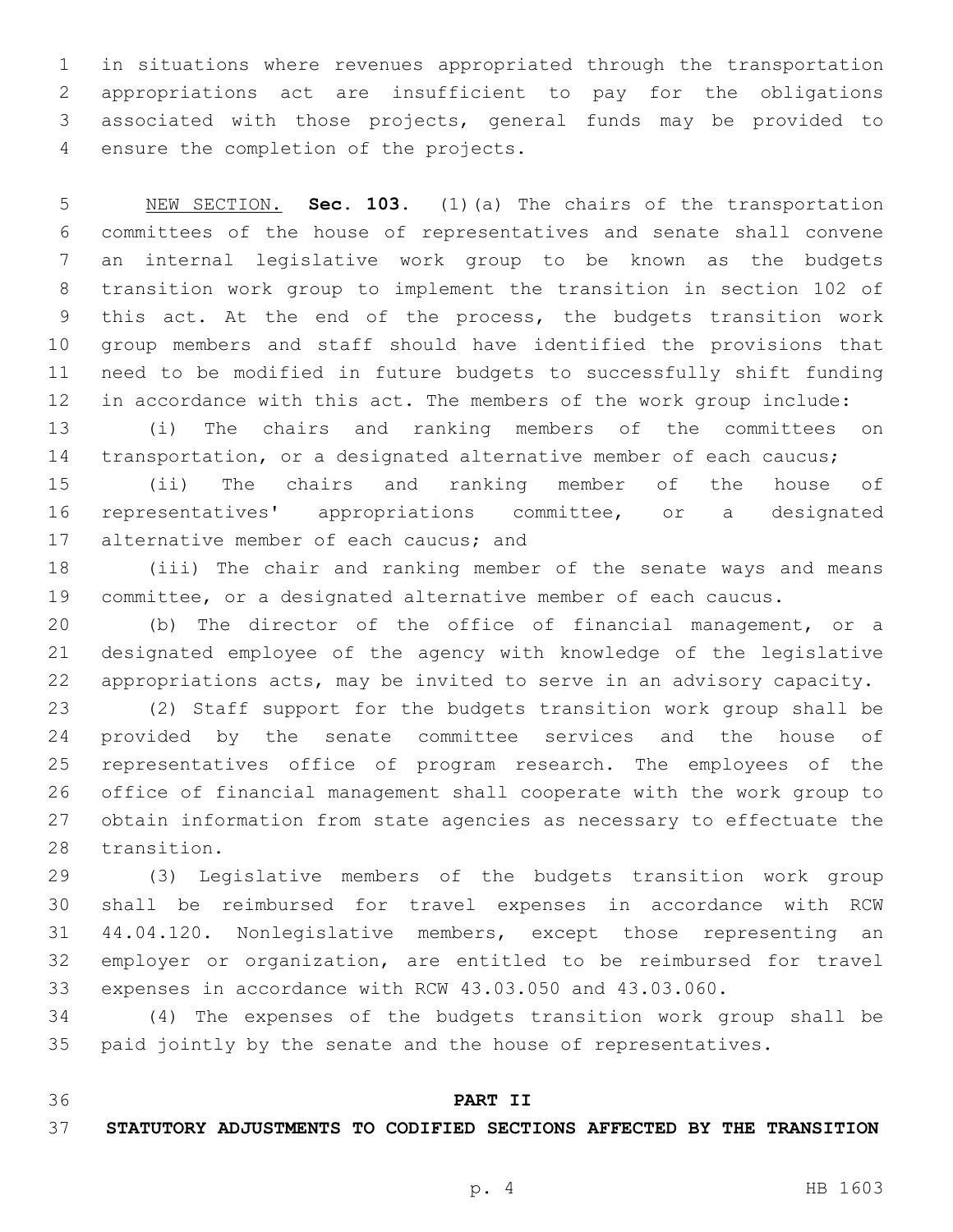1 **Sec. 201.** RCW 46.68.135 and 2006 c 337 s 4 are each amended to 2 read as follows:

3 By July 1, 2006, and each year thereafter, the state treasurer 4 shall transfer two and one-half million dollars from the ((multimodal 5 account)) state general fund to the transportation infrastructure 6 account created under RCW 82.44.190. The funds must be distributed 7 for rail capital improvements only.

8 **Sec. 202.** RCW 46.68.320 and 2010 c 247 s 702 are each amended to 9 read as follows:

 (1) The regional mobility grant program account is hereby created in the state treasury. Moneys in the account may be spent only after appropriation. Expenditures from the account may be used only for the 13 grants provided under RCW 47.66.030.

14 (2) Beginning with September 2007, by the last day of September, 15 December, March, and June of each year, the state treasurer shall 16 transfer from the ((multimodal transportation account)) state general 17 fund to the regional mobility grant program account five million 18 dollars.

19 (3) Beginning with September 2015, by the last day of September, 20 December, March, and June of each year, the state treasurer shall 21 transfer from the ((multimodal transportation account)) state general 22 fund to the regional mobility grant program account six million two 23 hundred fifty thousand dollars.

24 (((4) During the 2009-2011 fiscal biennium, the legislature may 25 transfer from the regional mobility grant program account to the 26 multimodal transportation account such amounts as reflect the excess 27 fund balance of the regional mobility grant program account.))

28 **Sec. 203.** RCW 46.68.325 and 2021 c 333 s 708 are each amended to 29 read as follows:

 (1) The rural mobility grant program account is created in the state treasury. Moneys in the account may be spent only after appropriation. Expenditures from the account may be used only for the 33 grants provided under RCW 47.66.100.

34 (2) Beginning September 2011, by the last day of September, 35 December, March, and June of each year, the state treasurer shall 36 transfer from the ((multimodal transportation account)) state general 37 fund to the rural mobility grant program account two million five 38 hundred thousand dollars.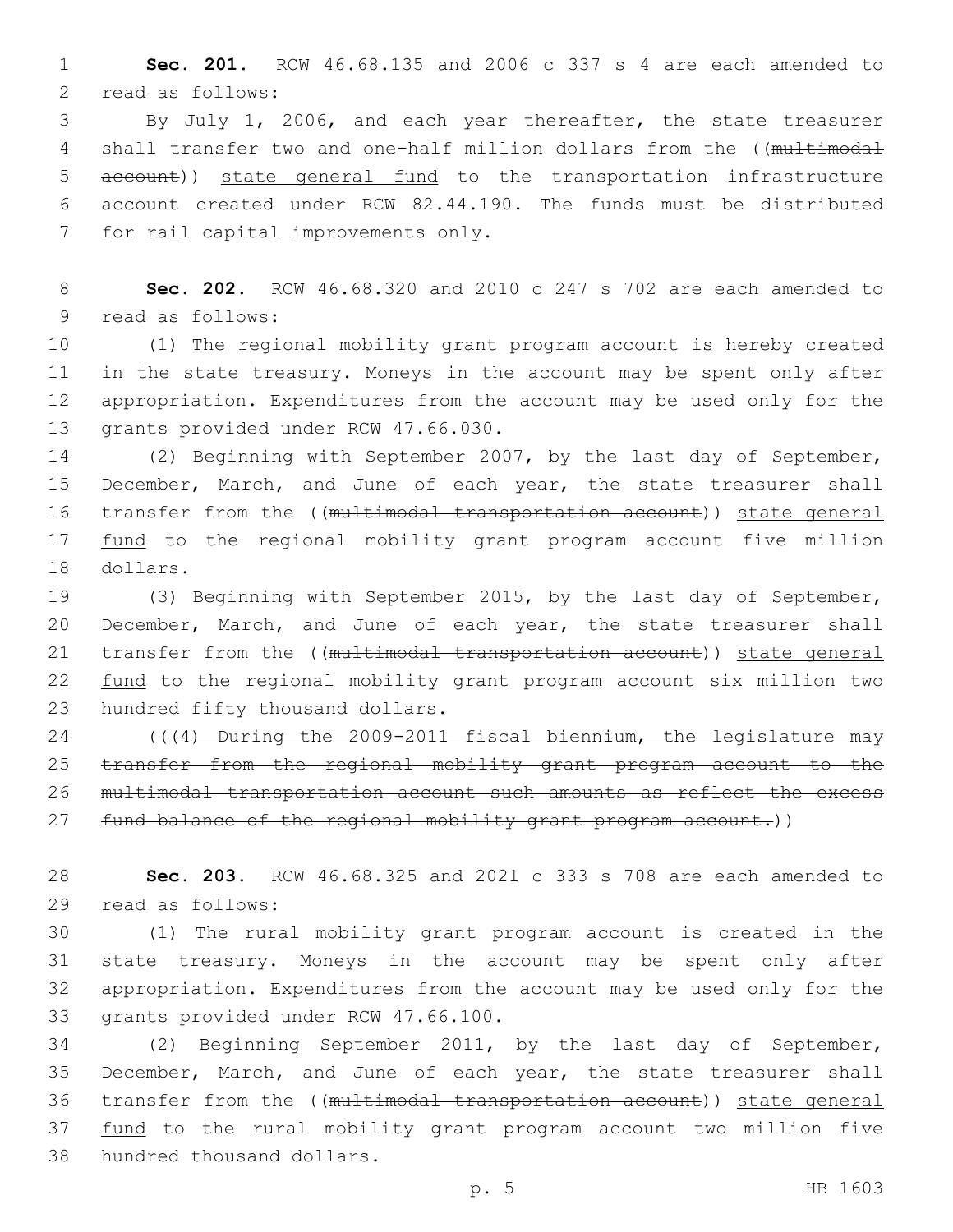(3) ((During the 2015-2017 fiscal biennium, the legislature may transfer from the rural mobility grant program account to the multimodal transportation account such amounts as reflect the excess fund balance of the rural mobility grant program account.

5 (44))) During the ((2017-2019, 2019-2021, and)) 2021-2023 fiscal ((biennia)) biennium, the legislature may direct the state treasurer to make transfers of moneys in the rural mobility grant program 8 account to the multimodal transportation account.

 **Sec. 204.** RCW 82.08.993 and 2021 c 171 s 2 are each amended to 10 read as follows:

 (1)(a) Subject to the limitations in this subsection, beginning July 1, 2022, with sales made or lease agreements signed on or after this date until the expiration of this section, fifty percent of the tax levied by RCW 82.08.020 does not apply to sales or leases of new 15 electric passenger cars, light duty trucks, and medium duty passenger 16 vehicles, that are powered by a fuel cell.

 (b)(i) By the end of the fifth working day of each month, until the expiration of the exemption as described in (c) of this subsection, the department must determine the cumulative number of vehicles that have claimed the exemption as described in (a) of this 21 subsection.

 (ii) The department of licensing must collect and provide, upon request, information in a form or manner as required by the department to determine the number of exemptions that have been 25 claimed.

 (c) The exemption under this section expires after the last day of the calendar month immediately following the month the department determines that the total number of vehicles exempt under (a) of this subsection reaches 650. All leased vehicles that qualified for the exemption before the expiration of the exemption must continue to receive the exemption as described under (a) of this subsection on lease payments due through the remainder of the lease.

 (d) The department must provide notification on its website monthly on the amount of exemptions that have been applied for, the amount issued, and the amount remaining before the limit described in (c) of this subsection has been reached, and, once that limit has been reached, the date the exemption expires pursuant to (c) of this 38 subsection.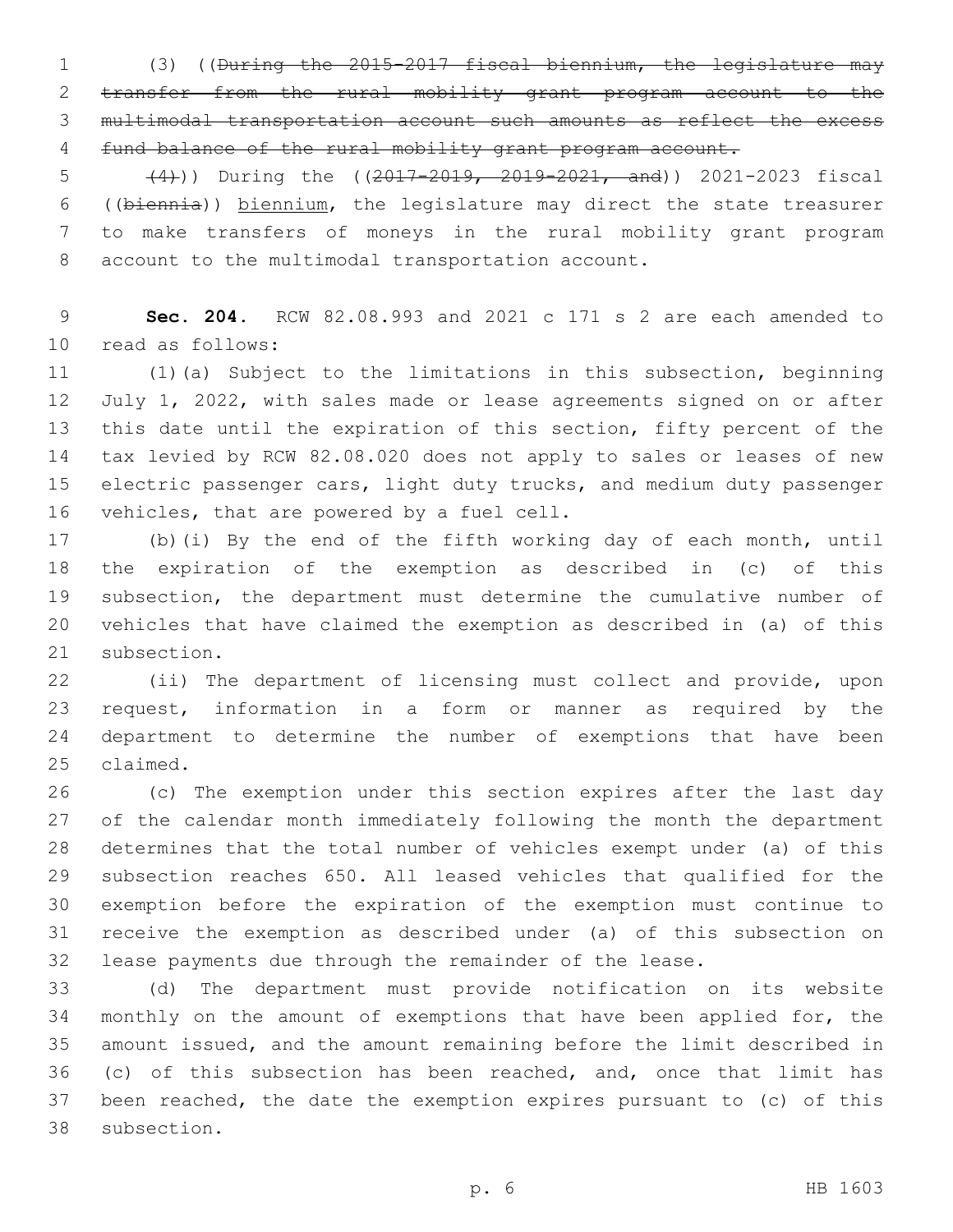(e) A person may not claim the exemption under this subsection if the person claims the exemption under RCW 82.08.9999 or 82.12.9999.

 (f) The per vehicle exemption must be based on the sales price for purchased vehicles and fair market value at the inception of the 5 lease for leased vehicles.

 (2)(a) Subject to the limitations in this subsection (2), beginning July 1, 2022, with sales made or lease agreements signed on or after this date until the expiration of this section, the entire tax levied by RCW 82.08.020 does not apply to the sale or lease of 10 used electric passenger cars, light duty trucks, and medium duty passenger vehicles, that are powered by a fuel cell.

 (b) The per vehicle exemption must be based on the sales price for purchased vehicles and fair market value at the inception of the lease for leased vehicles. However, the maximum value amount eligible for the exemption under (a) of this subsection is the lesser of either sixteen thousand dollars or the fair market value of the 17 vehicle.

 (c) A person may not claim the exemption under this subsection (2) if the person claims the exemption under RCW 82.08.9999 or 82.12.9999.20

 (3)(a) For qualifying vehicles sold by a person licensed to do business in the state of Washington, the seller must keep records necessary for the department to verify eligibility under this section. The seller reporting the exemption must also submit itemized information to the department for all vehicles for which an exemption is claimed that must include the following: Vehicle make; vehicle 27 model; model year; whether the vehicle has been sold or leased; date 28 of sale or start date of lease; length of lease; sales price for purchased vehicles and fair market value at the inception of the lease for leased vehicles; and the total amount qualifying for the incentive claimed for each vehicle, in addition to the future monthly amount to be claimed for each leased vehicle. This information must be provided in a form and manner prescribed by the department.

 (b) For vehicles purchased from (i) a seller that is not licensed to do business in the state of Washington, or (ii) a private party, the buyer must keep records necessary for the department to verify eligibility under this section. The buyer claiming the exemption must also submit itemized information to the department for all vehicles for which an exemption is claimed that must include the following: 40 Vehicle make; vehicle model; model year; date of sale; sales price;

p. 7 HB 1603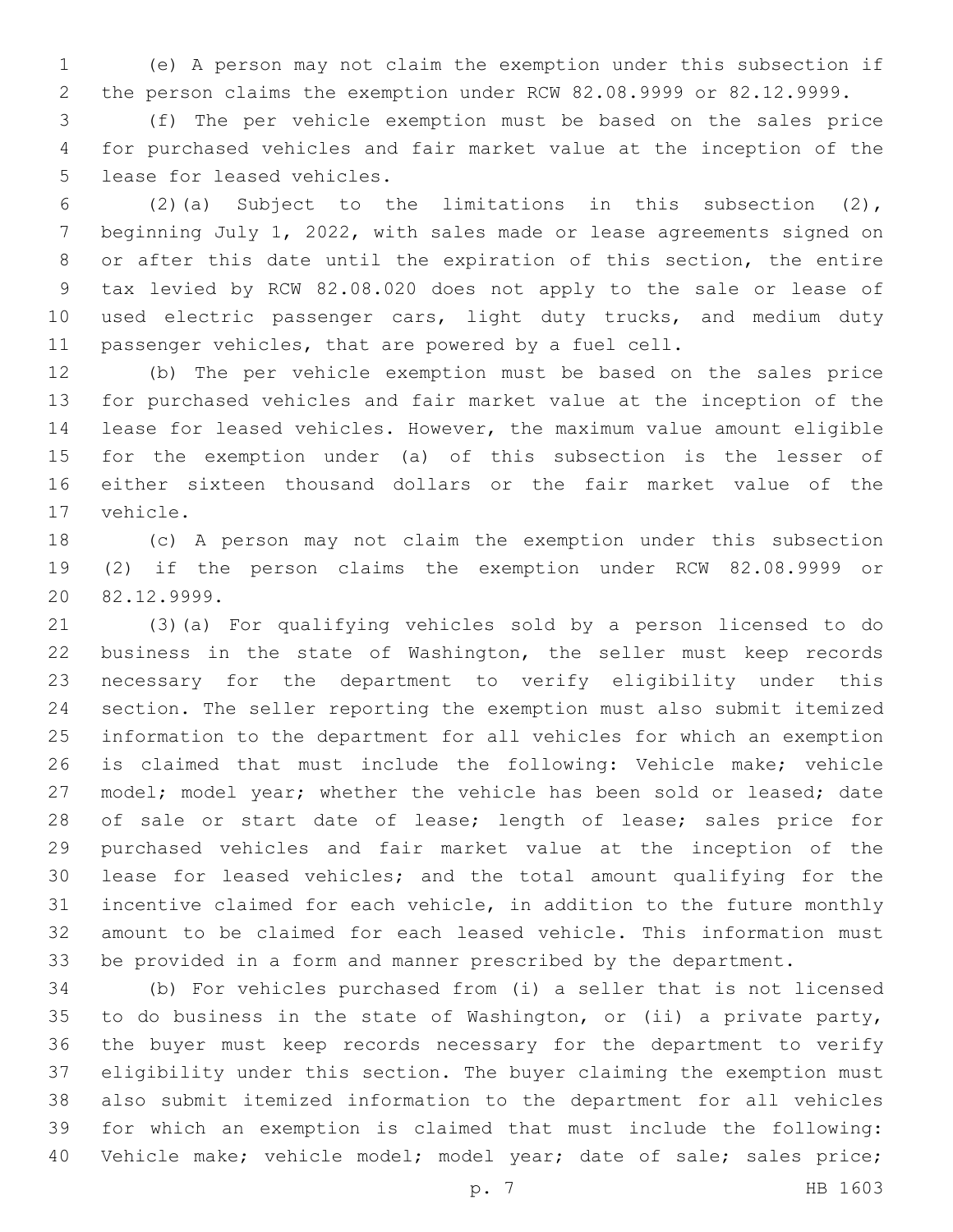and the total amount qualifying for the incentive claimed for each vehicle. This information must be provided in a form and manner 3 prescribed by the department.

 (4)(a) The department of licensing must maintain and publish a list of all vehicle models qualifying for the tax exemptions under this section and RCW 82.12.817 until the expiration of this section, and is authorized to issue final rulings on vehicle model 8 qualification for these criteria.

 (b) The department of revenue retains responsibility for determining whether a vehicle meets the applicable qualifying criterion under subsections (1) and (2) of this section.

12 ((45) On the last day of July, October, January, and April of 13 each year, the state treasurer, based upon information provided by 14 the department, must transfer from the electric vehicle account to the general fund a sum equal to the dollar amount that would otherwise have been deposited into the general fund during the prior fiscal quarter but for the exemptions provided in this section. Information provided by the department to the state treasurer must be 19 based on the best available data, except that the department may provide estimates of taxes exempted under this section until such 21 time as retailers are able to report such exempted amounts on their 22 tax returns.

 $(6)$ )) By the last day of August 2023, and annually thereafter until this section expires, based on the best available data, the department must report the following information to the transportation committees of the legislature: The cumulative number of fuel cell electric vehicles that qualified for the exemptions under this section and RCW 82.12.817 by month of purchase or lease 29 start and vehicle make and model; the dollar amount of all state retail sales and use taxes exempted on or after the qualification period start date, under this section and RCW 82.12.817; and estimates of the future costs of leased vehicles that qualified for the exemptions under this section and RCW 82.12.817.

 $(1, 7)$  (( $(1, 7)$ )) (6)(a) Sales of vehicles delivered to the buyer after the expiration of this section, or leased vehicles for which the lease agreement was signed after the expiration of this section, do not 37 qualify for the exemptions under this section.

 (b) All leased vehicles that qualified for the exemption under this section before the expiration of this section must continue to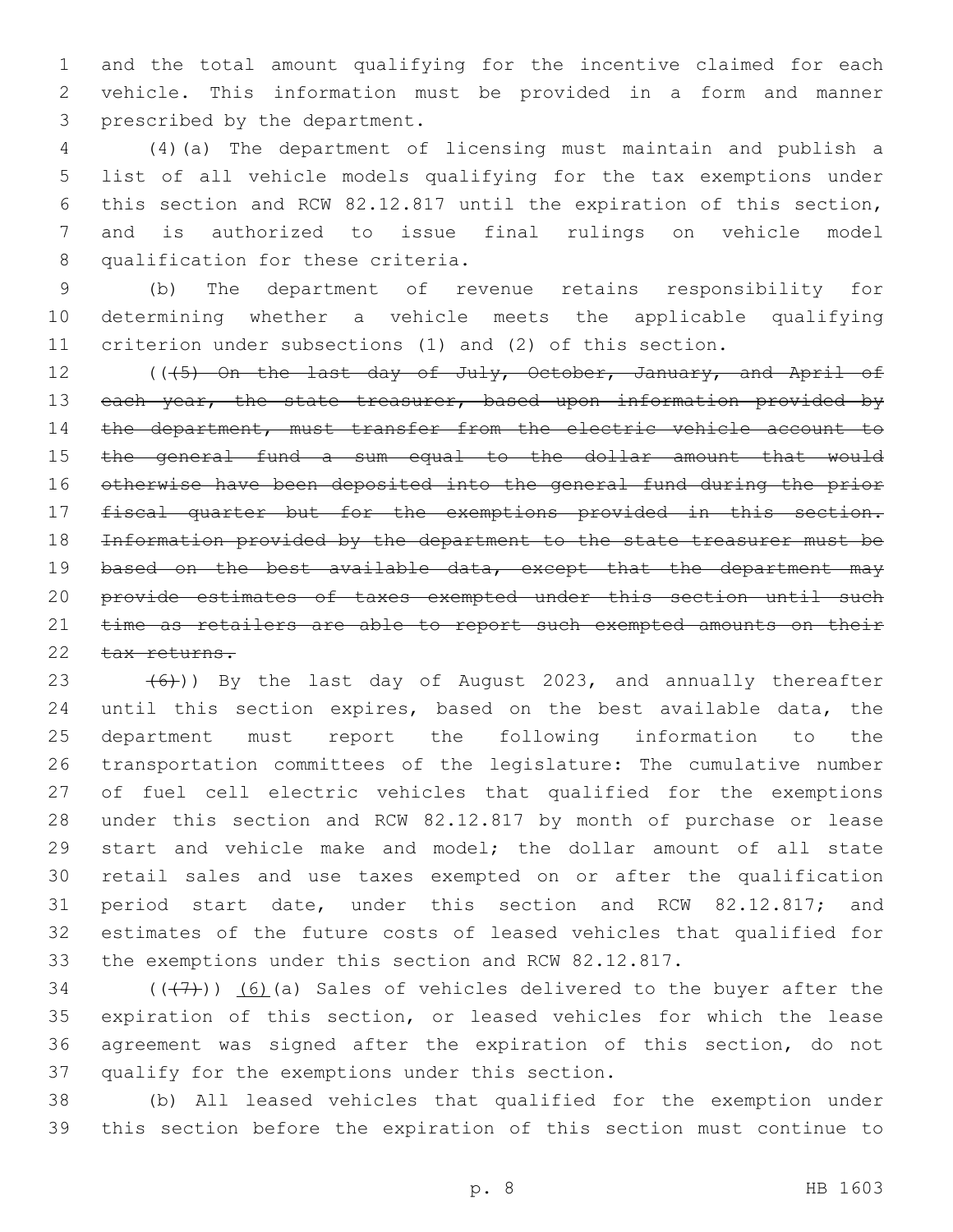receive the exemption on any lease payments due through the remainder 2 of the lease.

 $($   $((+8) )$   $(7)$  For the purposes of this section:

 (a) "Fair market value" has the same meaning as "value of the 5 article used" in RCW 82.12.010.

 (b) "Fuel cell" means a technology that uses an electrochemical reaction to generate electric energy by combining atoms of hydrogen 8 and oxygen in the presence of a catalyst.

 (c) "New vehicle" has the same meaning as "new motor vehicle" in 10 RCW 46.04.358.

 (d) "Selling price" and "sales price" have the same meaning as in 12 RCW 82.08.010.

(e) "Used vehicle" has the same meaning as in RCW 46.04.660.

14 (((49)) (8) This section expires June 30, 2029.

 **Sec. 205.** RCW 82.08.9999 and 2021 c 145 s 13 are each amended to 16 read as follows:

 (1) Beginning August 1, 2019, with sales made or lease agreements signed on or after the qualification period start date:

 (a) The tax levied by RCW 82.08.020 does not apply as provided in (b) of this subsection to sales or leases of new or used passenger cars, light duty trucks, and medium duty passenger vehicles that:

(i) Are exclusively powered by a clean alternative fuel; or

 (ii) Use at least one method of propulsion that is capable of being reenergized by an external source of electricity and are capable of traveling at least thirty miles using only battery power; and

 (iii)(A) Have a vehicle selling price plus trade-in property of 28 like kind for purchased vehicles that:

 (I) For a vehicle that is a new vehicle at the time of the purchase date or the date the lease agreement was signed, does not 31 exceed forty-five thousand dollars; or

 (II) For a vehicle that is a used vehicle at the time of the purchase date or the date the lease agreement was signed, does not 34 exceed thirty thousand dollars; or

 (B) Have a fair market value at the inception of the lease for 36 leased vehicles that:

 (I) For a vehicle that is a new vehicle at the time of the purchase date or the date the lease agreement was signed, does not 39 exceed forty-five thousand dollars; or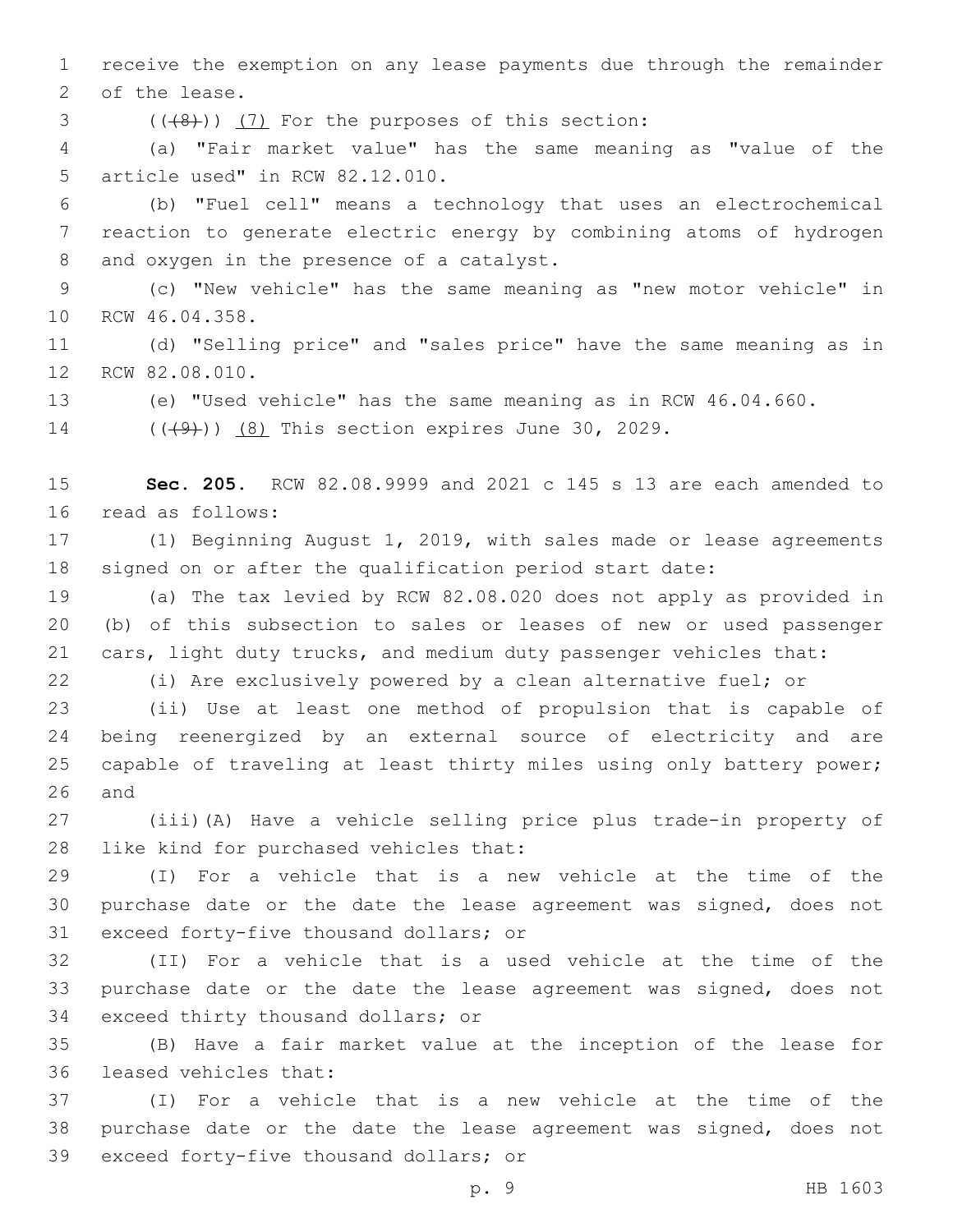(II) For a vehicle that is a used vehicle at the time of the purchase date or the date the lease agreement was signed, does not 3 exceed thirty thousand dollars;

 (b)(i) The exemption in this section is applicable for up to the amounts specified in (b)(ii) or (iii) of this subsection of:

 (A) The total amount of the vehicle's selling price, for sales 7 made; or

 (B) The total lease payments made plus any additional selling price of the leased vehicle if the original lessee purchases the leased vehicle before the qualification period end date, for lease 11 agreements signed.

 (ii) Based on the purchase date or the date the lease agreement was signed of the vehicle if the vehicle is a new vehicle at the time of the purchase date or the date the lease agreement was signed:

 (A) From the qualification period start date until July 31, 2021, the maximum amount eligible under (b)(i) of this subsection is 17 twenty-five thousand dollars;

 (B) From August 1, 2021, until July 31, 2023, the maximum amount eligible under (b)(i) of this subsection is twenty thousand dollars;

 (C) From August 1, 2023, until July 31, 2025, the maximum amount eligible under (b)(i) of this subsection is fifteen thousand dollars.

 (iii) If the vehicle is a used vehicle at the time of the purchase date or the date the lease agreement was signed, the maximum amount eligible under (b)(i) of this subsection is sixteen thousand 25 dollars.

 (2) The seller must keep records necessary for the department to verify eligibility under this section. A person claiming the exemption must also submit itemized information to the department for all vehicles for which an exemption is claimed that must include the following: Vehicle make; vehicle model; model year; whether the vehicle has been sold or leased; date of sale or start date of lease; length of lease; sales price for purchased vehicles and fair market value at the inception of the lease for leased vehicles; and the total amount qualifying for the incentive claimed for each vehicle, in addition to the future monthly amount to be claimed for each leased vehicle. This information must be provided in a form and 37 manner prescribed by the department.

 (3)(a) The department of licensing must maintain and publish a list of all vehicle models qualifying for the tax exemptions under this section or RCW 82.12.9999 until the expiration date of this

p. 10 HB 1603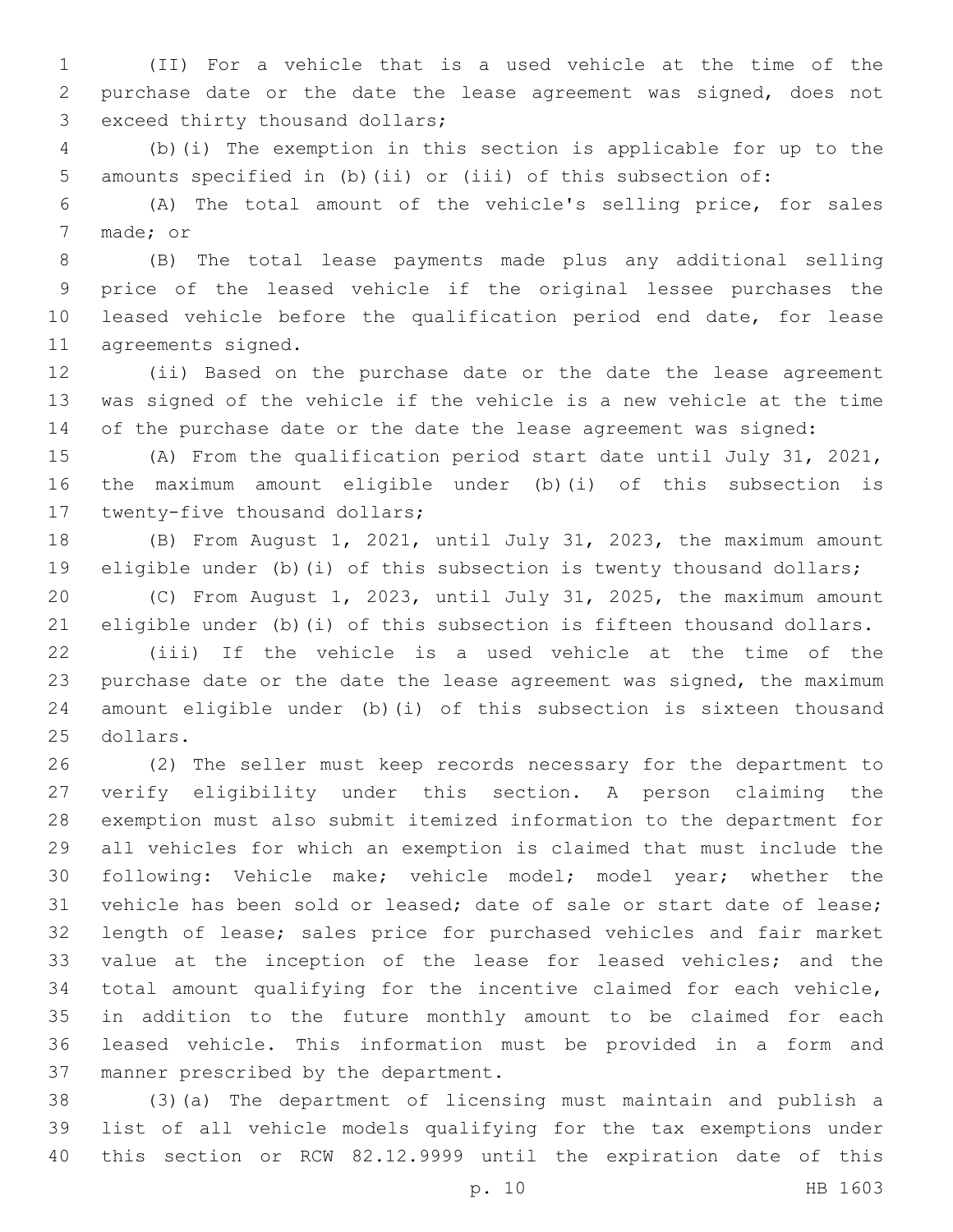section, and is authorized to issue final rulings on vehicle model qualification for these criteria. A seller is not responsible for repayment of the tax exemption under this section and RCW 82.12.9999 for a vehicle if the department of licensing's published list of qualifying vehicle models on the purchase date or the date the lease agreement was signed includes the vehicle model and the department of licensing subsequently removes the vehicle model from the published list, and, if applicable, the vehicle meets the qualifying criterion under subsection (1)(a)(iii)(B) of this section and RCW 10 82.12.9999(1)(a)(iii)(B).

 (b) The department of revenue retains responsibility for determining whether a vehicle meets the applicable qualifying criterion under subsection (1)(a)(iii)(B) of this section and RCW 14 82.12.9999(1)(a)(iii)(B).

15 (4) ((On the last day of January, April, July, and October of 16 each year, the state treasurer, based upon information provided by 17 the department, must transfer from the electric vehicle account to 18 the general fund a sum equal to the dollar amount that would otherwise have been deposited into the general fund during the prior calendar quarter but for the exemption provided in this section. 21 Information provided by the department to the state treasurer must be 22 based on the best available data, except that the department may provide estimates of taxes exempted under this section until such 24 time as retailers are able to report such exempted amounts on their 25 tax returns.

 $(5)$ )) By the last day of October 2019, and every six months thereafter until this section expires, based on the best available data, the department must report the following information to the transportation committees of the legislature: The cumulative number of vehicles that qualified for the exemption under this section and RCW 82.12.9999 by month of purchase or lease start and vehicle make and model; the dollar amount of all state retail sales and use taxes exempted on or after the qualification period start date, under this section and RCW 82.12.9999; and estimates of the future costs of leased vehicles that qualified for the exemption under this section 36 and RCW 82.12.9999.

 ((( $6$ ))) (5) The definitions in this subsection apply throughout this section unless the context clearly requires otherwise.

 (a) "Clean alternative fuel" means natural gas, propane, hydrogen, or electricity, when used as a fuel in a motor vehicle that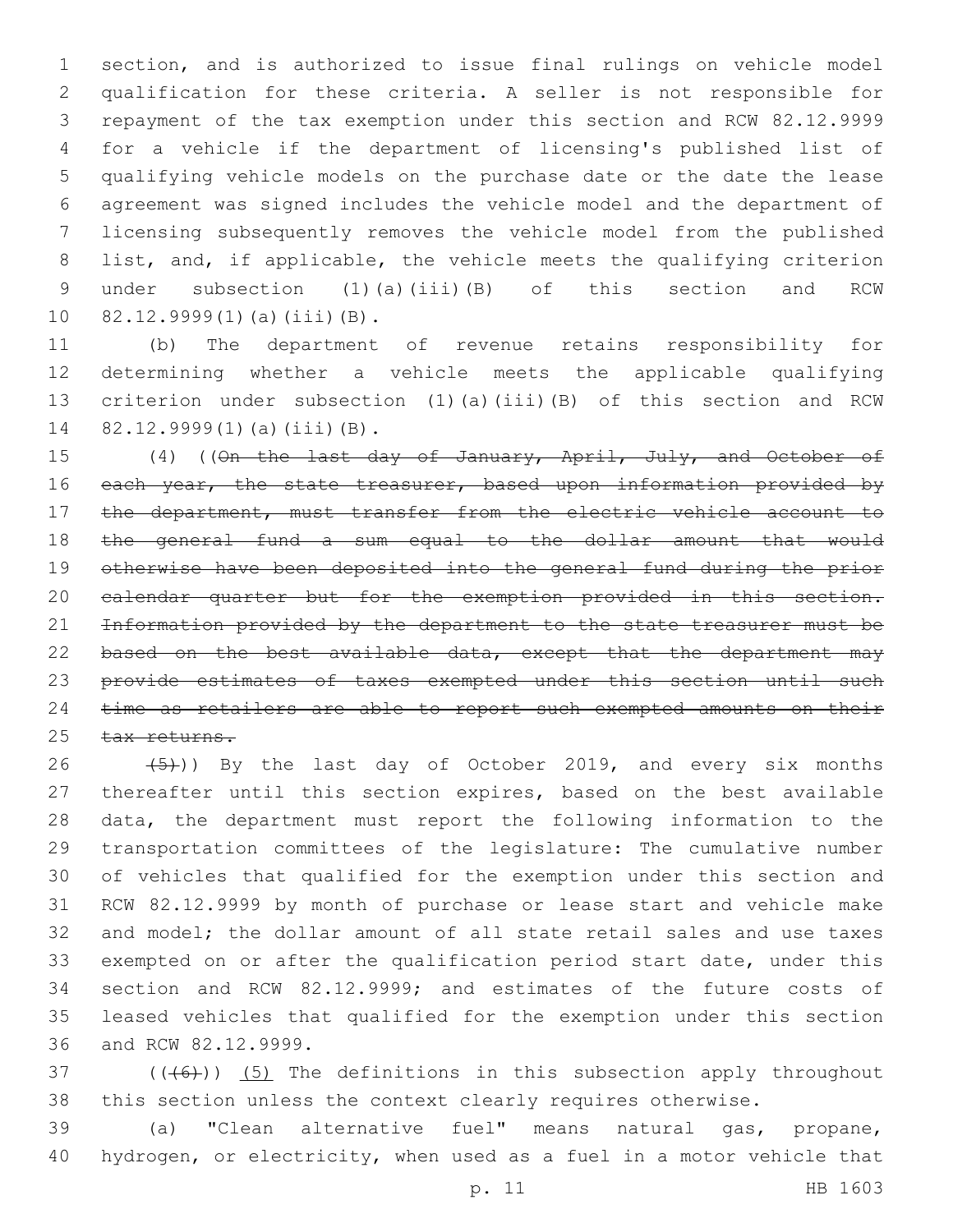meets the California motor vehicle emission standards in Title 13 of the California Code of Regulations, effective January 1, 2019, and the rules of the Washington state department of ecology.

 (b) "Fair market value" has the same meaning as "value of the 5 article used" in RCW 82.12.010.

 (c) "New vehicle" has the same meaning as "new motor vehicle" in 7 RCW 46.04.358.

(d) "Qualification period end date" means August 1, 2025.

(e) "Qualification period start date" means August 1, 2019.

(f) "Used vehicle" has the same meaning as in RCW 46.04.660.

 $((+7+))$   $(6)$  (a) Sales of vehicles delivered to the buyer or leased vehicles for which the lease agreement was signed after the qualification period end date do not qualify for the exemption under 14 this section.

 (b) All leased vehicles that qualified for the exemption under this section before the qualification period end date must continue to receive the exemption as described under subsection (1)(b) of this section on any lease payments due through the remainder of the lease 19 before August 1, 2028.

 $((\langle 8 \rangle)(7)$  This section expires August 1, 2028.

21  $((+9+))$   $(8)$  This section is supported by the revenues generated in RCW 46.17.324, and therefore takes effect only if RCW 46.17.324 is 23 enacted by June 30, 2019.

 **Sec. 206.** RCW 82.12.817 and 2021 c 171 s 3 are each amended to 25 read as follows:

 (1) Subject to the limitations in this subsection and RCW 82.08.993(1)(c), beginning July 1, 2022, with sales made or lease agreements signed on or after this date until the expiration of this section, fifty percent of the tax levied by RCW 82.12.020 does not apply to sales or leases of new electric passenger cars, light duty trucks, and medium duty passenger vehicles, that are powered by a 32 fuel cell.

 (2)(a) Subject to the limitations in this subsection (2), beginning July 1, 2022, with sales made or lease agreements signed on or after this date until the expiration of this section, the entire tax levied by RCW 82.12.020 does not apply to the sale or lease of 37 used electric passenger cars, light duty trucks, and medium duty passenger vehicles, that are powered by a fuel cell.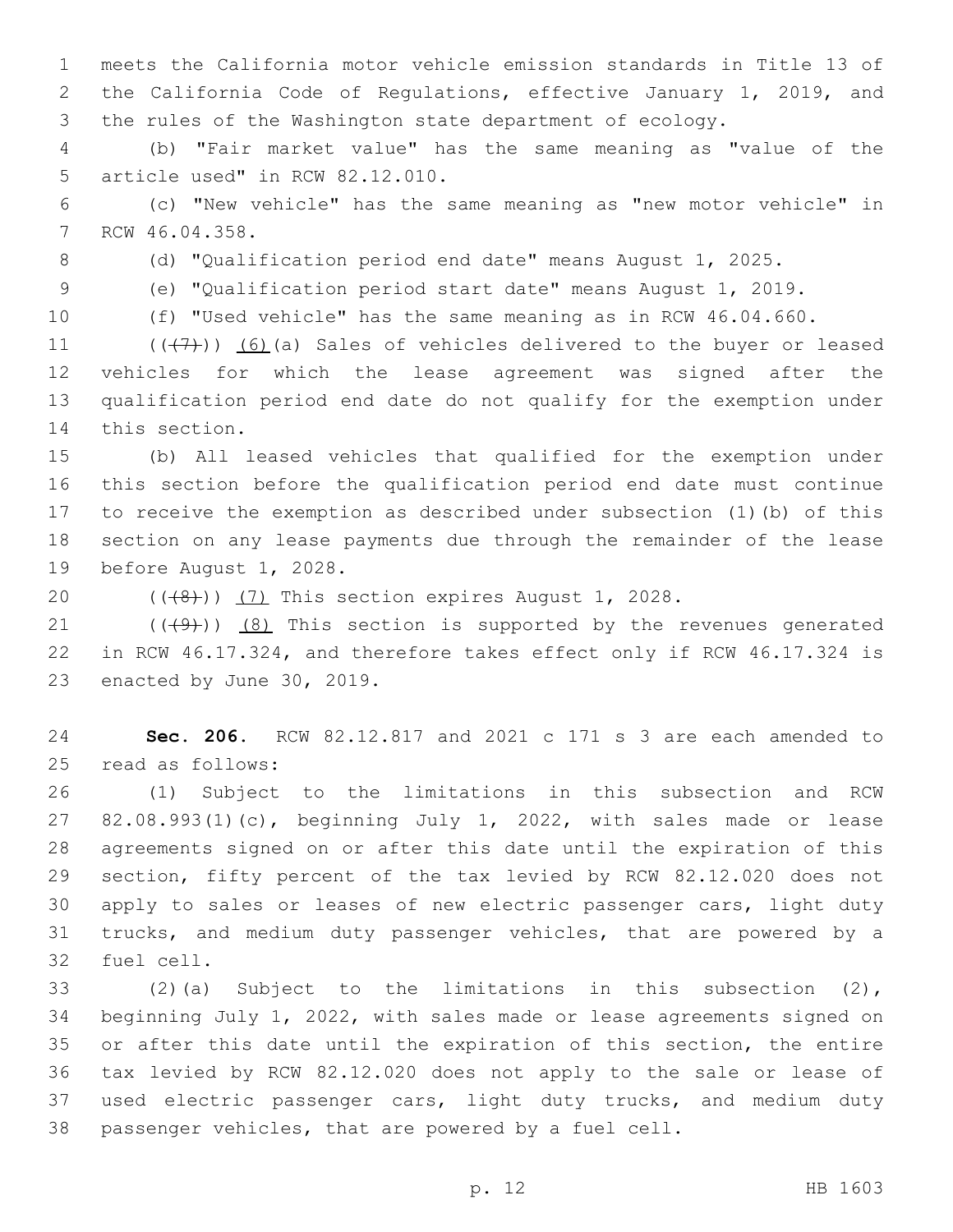(b) The per vehicle exemption must be based on the sales price for purchased vehicles and fair market value at the inception of the lease for leased vehicles. However, the maximum value amount eligible for the exemption under (a) of this subsection is the lesser of either sixteen thousand dollars or the fair market value of the vehicle.6

 (c) A person may not claim the exemption under this subsection (2) if the person claims the exemption under RCW 82.08.9999 or 82.12.9999.9

 (3) The buyer must keep records necessary for the department to verify eligibility under this section. The buyer claiming the exemption must also submit itemized information to the department for all vehicles for which an exemption is claimed that must include the following: Vehicle make; vehicle model; model year; whether the 15 vehicle has been sold or leased; date of sale or start date of lease; length of lease; sales price for purchased vehicles and fair market value at the inception of the lease for leased vehicles; and the total amount qualifying for the incentive claimed for each vehicle, in addition to the future monthly amount to be claimed for each leased vehicle. This information must be provided in a form and 21 manner prescribed by the department.

22 (4) ((On the last day of July, October, January, and April of 23 each year, the state treasurer, based upon information provided by 24 the department, must transfer from the electric vehicle account to the general fund a sum equal to the dollar amount that would otherwise have been deposited into the general fund during the prior 27 fiscal quarter but for the exemptions provided in this section. Information provided by the department to the state treasurer must be 29 based on the best available data.

 $(5)$ ))(a) Sales of vehicles delivered to the buyer after the expiration of this section, or leased vehicles for which the lease agreement was signed after the expiration of this section, do not 33 qualify for the exemptions under this section.

 (b) All leased vehicles that qualified for the exemption under this section before the expiration of this section must continue to receive the exemption on any lease payments due through the remainder 37 of the lease.

38  $((\text{(+6)}))$   $(5)$  The definitions in RCW 82.08.993 apply to this 39 section.

40  $((+7+))$  (6) This section expires June 30, 2029.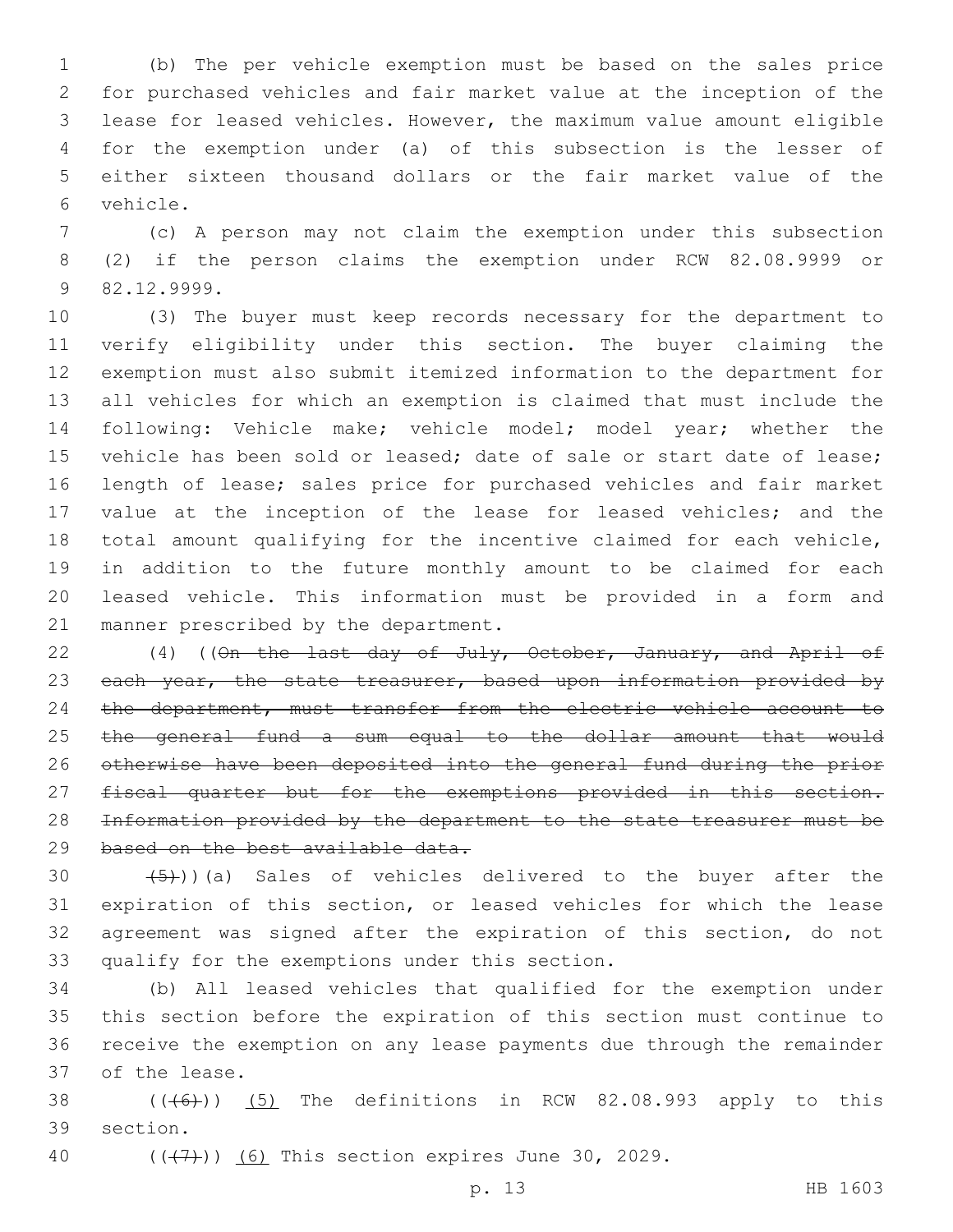**Sec. 207.** RCW 82.12.9999 and 2019 c 287 s 10 are each amended to 2 read as follows:

 (1) Beginning August 1, 2019, beginning with sales made or lease agreements signed on or after the qualification period start date:

 (a) The provisions of this chapter do not apply as provided in (b) of this subsection in respect to the use of new or used passenger cars, light duty trucks, and medium duty passenger vehicles that:

(i) Are exclusively powered by a clean alternative fuel; or

 (ii) Use at least one method of propulsion that is capable of being reenergized by an external source of electricity and are 11 capable of traveling at least thirty miles using only battery power; 12 and

 (iii)(A) Have a fair market value at the time use tax is imposed 14 for purchased vehicles that:

 (I) For a vehicle that is a new vehicle at the time of the 16 purchase date or the date the lease agreement was signed, does not 17 exceed forty-five thousand dollars; or

 (II) For a vehicle that is a used vehicle at the time of the purchase date or the date the lease agreement was signed, does not 20 exceed thirty thousand dollars; or

 (B) Have a fair market value at the inception of the lease for 22 leased vehicles that:

 (I) For a vehicle that is a new vehicle at the time of the purchase date or the date the lease agreement was signed, does not 25 exceed forty-five thousand dollars; or

 (II) For a vehicle that is a used vehicle at the time of the purchase date or the date the lease agreement was signed, does not 28 exceed thirty thousand dollars;

 (b)(i) The exemption in this section is only applicable for up to the amounts specified in (b)(ii) or (iii) of this subsection of:

 (A) The total amount of the vehicle's purchase price, for sales 32 made; or

 (B) The total lease payments made plus any additional purchase price of the leased vehicle if the original lessee purchases the leased vehicle before the qualification period end date, for lease 36 agreements signed.

 (ii) Based on the purchase date or the date the lease agreement was signed of the vehicle if the vehicle is a new vehicle at the time 39 of the purchase date or the date the lease agreement was signed: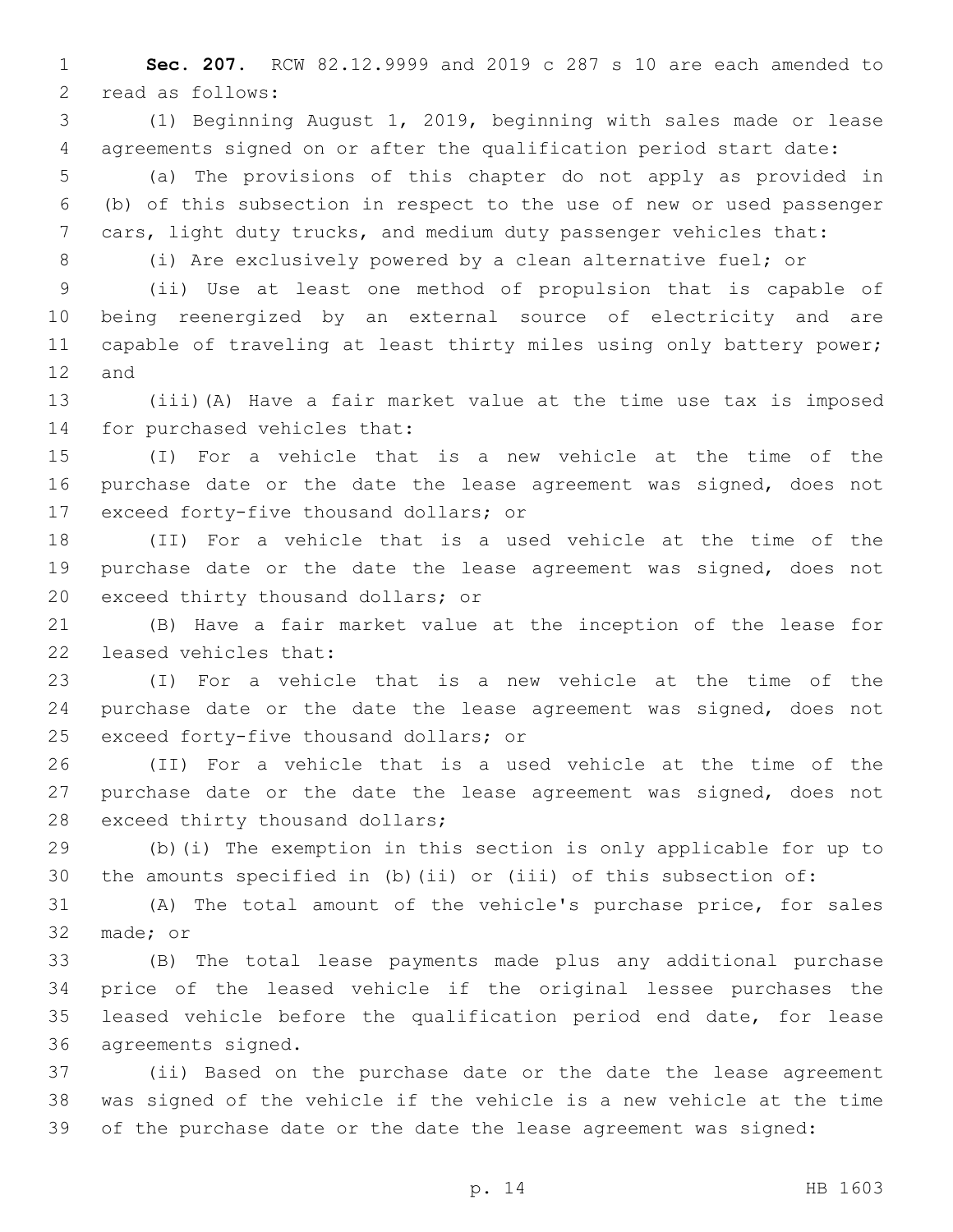(A) From the qualification period start date until July 31, 2021, the maximum amount eligible under (b)(i) of this subsection is 3 twenty-five thousand dollars;

 (B) From August 1, 2021, until July 31, 2023, the maximum amount eligible under (b)(i) of this subsection is twenty thousand dollars;

 (C) From August 1, 2023, until July 31, 2025, the maximum amount eligible under (b)(i) of this subsection is fifteen thousand dollars.

 (iii) If the vehicle is a used vehicle at the time of the purchase date or the date the lease agreement was signed, the maximum amount eligible under (b)(i) of this subsection is sixteen thousand 11 dollars.

 (2)(a) The seller must keep records necessary for the department to verify eligibility under this section, except as provided in (b) of this subsection. A person claiming the exemption must also submit itemized information to the department for all vehicles for which an exemption is claimed that must include the following: Vehicle make; vehicle model; model year; whether the vehicle has been sold or 18 leased; date of sale or start date of lease; length of lease; fair market value of the vehicle; and the total amount qualifying for the incentive claimed for each vehicle, in addition to the future monthly amount to be claimed for each leased vehicle. This information must be provided in a form and manner prescribed by the department.

 (b) (a) of this subsection applies only if the seller or person claiming the exemption is a vehicle dealer, as defined under RCW 46.70.011. When the seller is not a vehicle dealer, the department of licensing must establish a process for granting the tax exemption under this section for use tax otherwise collected at the time the ownership of a vehicle is transferred when the vehicle qualifies for the use tax exemption under subsection (1)(a) of this section, and must provide any information required under (a) of this subsection that it obtains as part of the vehicle titling and registration process for these vehicles to the department on at least a quarterly basis.33

34 (3) ((On the last day of January, April, July, and October of 35 each year, the state treasurer, based upon information provided by the department, must transfer from the electric vehicle account to the general fund a sum equal to the dollar amount that would otherwise have been deposited into the general fund during the prior calendar quarter but for the exemption provided in this section.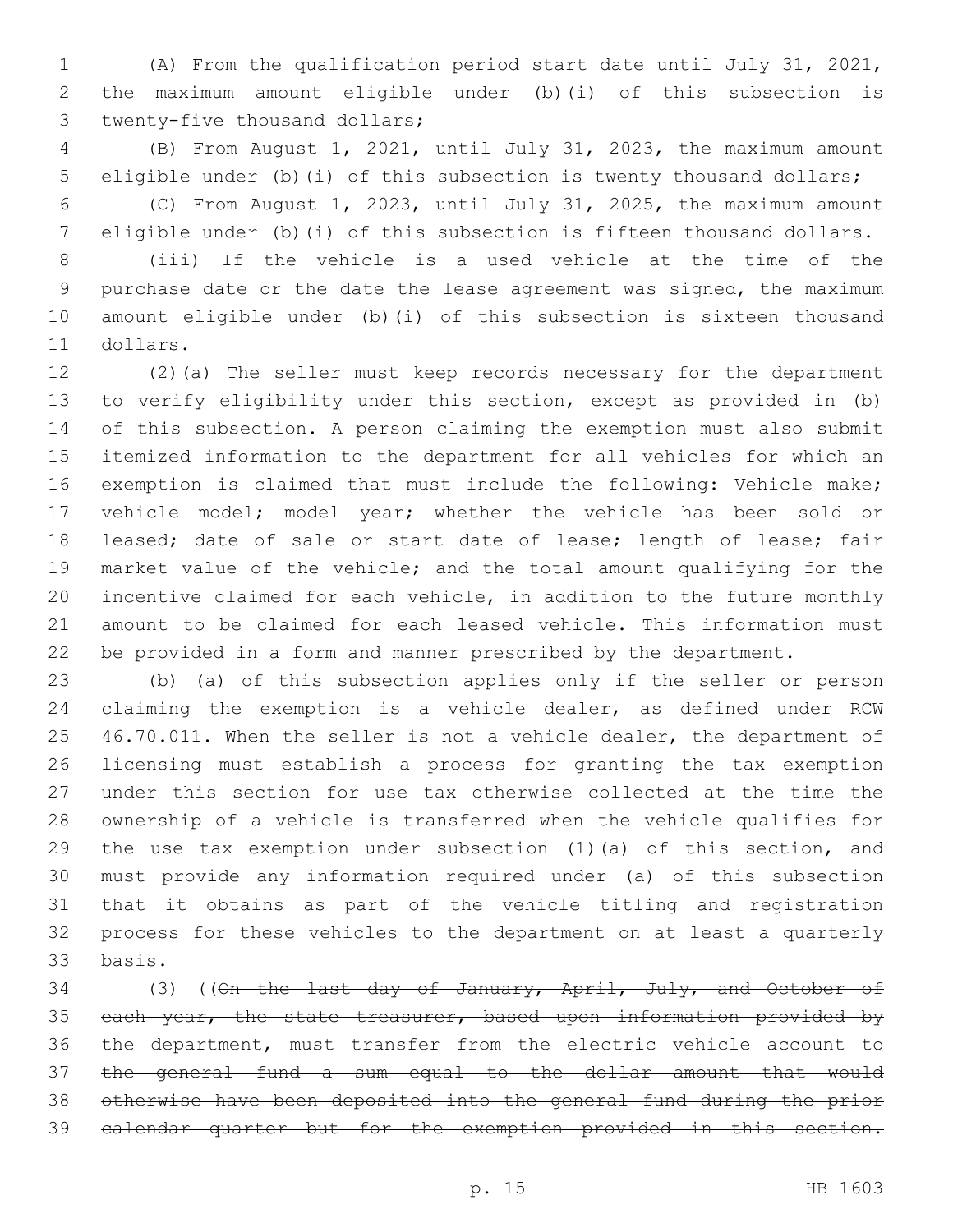Information provided by the department to the state treasurer must be

2 based on the best available data.

 $(4)$ ))(a) Vehicles purchased or leased vehicles for which the lease agreement was signed after the qualification period end date do 5 not qualify for the exemption under this section.

 (b) All leased vehicles that qualified for the exemption under this section before the qualification period end date must continue to receive the exemption as described under subsection (1)(b) of this section on any lease payments due through the remainder of the lease 10 before August 1, 2028.

11  $((+5+))$   $(4)$  The definitions in RCW 82.08.9999 apply to this 12 section.

13  $((+6))$   $(5)$  This section is supported by the revenues generated in RCW 46.17.324, and therefore takes effect only if RCW 46.17.324 is 15 enacted by June 30, 2019.

 $((+7+))$  (6) This section expires August 1, 2028.

 **Sec. 208.** RCW 82.04.4496 and 2019 c 287 s 8 are each amended to 18 read as follows:

 (1)(a)(i) A person who is taxable under this chapter is allowed a credit against the tax imposed in this chapter according to the gross vehicle weight rating of the vehicle and the incremental cost of the vehicle purchased above the purchase price of a comparable conventionally fueled vehicle. The credit is limited, as set forth in the table below, to the lesser of the incremental cost amount or the maximum credit amount per vehicle purchased, and subject to a maximum 26 annual credit amount per vehicle class.

| 27 | Gross Vehicle Weight    | Incremental Cost Amount | Maximum Credit Amount | Maximum Annual Credit |
|----|-------------------------|-------------------------|-----------------------|-----------------------|
| 28 |                         |                         | Per Vehicle           | Per Vehicle Class     |
| 29 | Up to $14,000$ pounds   | 75% of incremental cost | \$25,000              | \$2,000,000           |
| 30 | 14,001 to 26,500 pounds | 75% of incremental cost | \$50,000              | \$2,000,000           |
| 31 | Above 26,500 pounds     | 75% of incremental cost | \$100,000             | \$2,000,000           |

 (ii) A person who is taxable under this chapter is allowed a credit against the tax imposed in this chapter for up to fifty percent of the cost to purchase alternative fuel vehicle infrastructure, tangible personal property that will become a component of alternative fuel vehicle infrastructure, and installation and construction of alternative fuel vehicle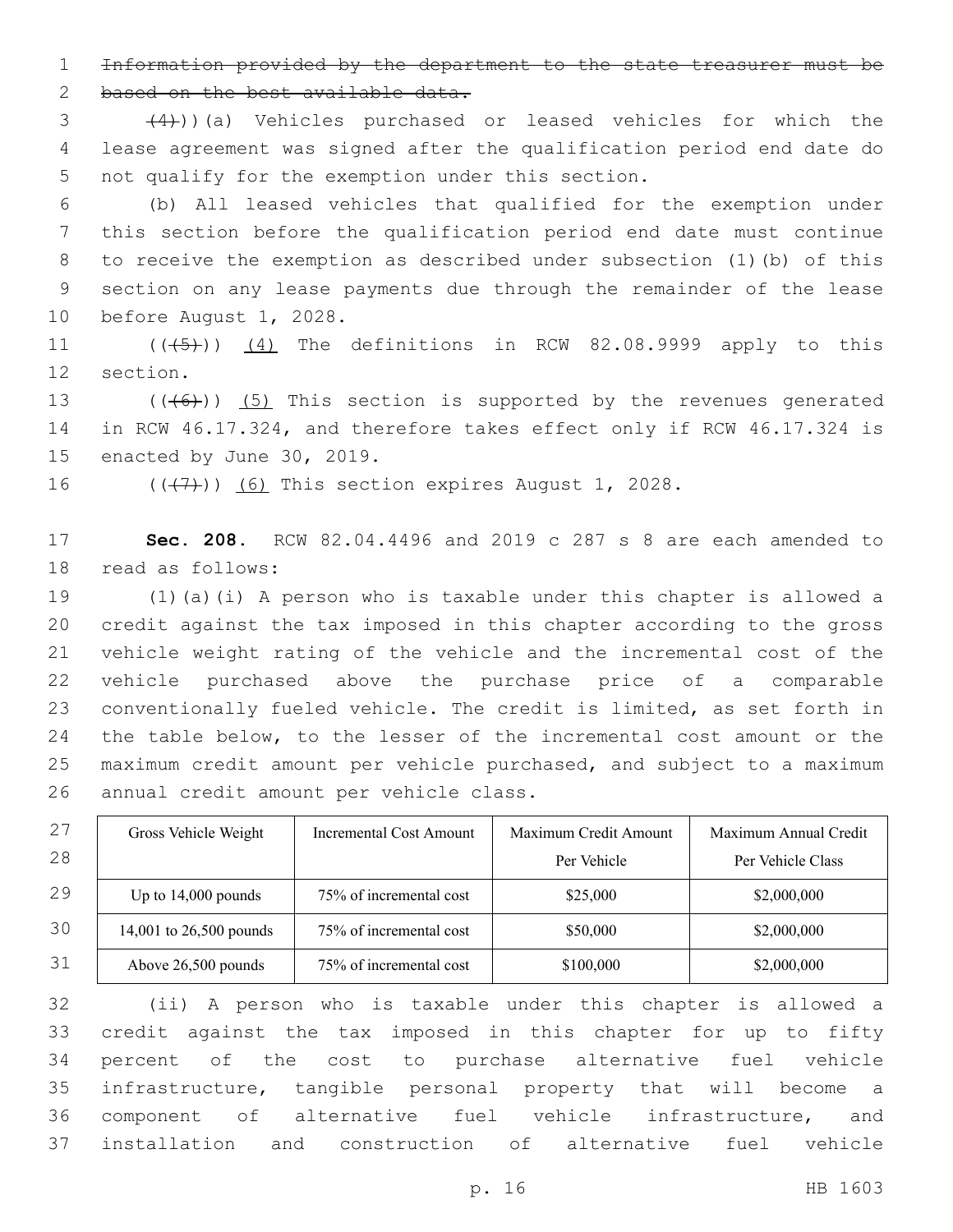infrastructure, but excluding the cost of property acquisition and site improvement related to the installation of alternative fuel vehicle infrastructure. The credit is subject to a maximum annual 4 credit amount of two million dollars.

 (b) On September 1st of each year, any unused credits from any category identified in (a) of this subsection must be made available to applicants applying for credits under any other category identified in (a) of this subsection, subject to the maximum annual and total credit amounts identified in this subsection. The credit established in this section and RCW 82.16.0496 is subject to a maximum annual credit amount of six million dollars, and a maximum total credit amount of thirty-two and one-half million dollars since 13 the credit became available on July 15, 2015.

 (c) The credit provided in (a)(i) of this subsection is available for the lease of a vehicle. The credit amount for a leased vehicle is equal to the credit in (a)(i) of this subsection multiplied by the lease reduction factor. The person claiming the credit for a leased vehicle must be the lessee as identified in the lease contract.

 (2) A person who is taxable under this chapter is allowed, subject to the maximum annual credit per category in subsection (1)(a) of this section, a credit against the tax imposed in this chapter for the lesser of twenty-five thousand dollars or fifty percent of the costs of converting a commercial vehicle to be principally powered by a clean alternative fuel with a United States environmental protection agency certified conversion.

 (3) The total credits under subsection (1)(a)(i) of this section may not exceed the lesser of two hundred fifty thousand dollars or twenty-five vehicles per person per calendar year.

 (4) A person may not receive credit under this section for amounts claimed as credits under chapter 82.16 RCW.

(5) Credits are available on a first-in-time basis.

 (a) The department must disallow any credits, or portion thereof, that would cause the total amount of credits claimed under this section, and RCW 82.16.0496, during any calendar year to exceed six million dollars. The department must provide notification on its website monthly on the amount of credits that have been applied for, the amount issued, and the amount remaining before the statewide annual limit is reached. In addition, the department must provide written notice to any person who has applied to claim tax credits in 40 excess of the limitation in this subsection.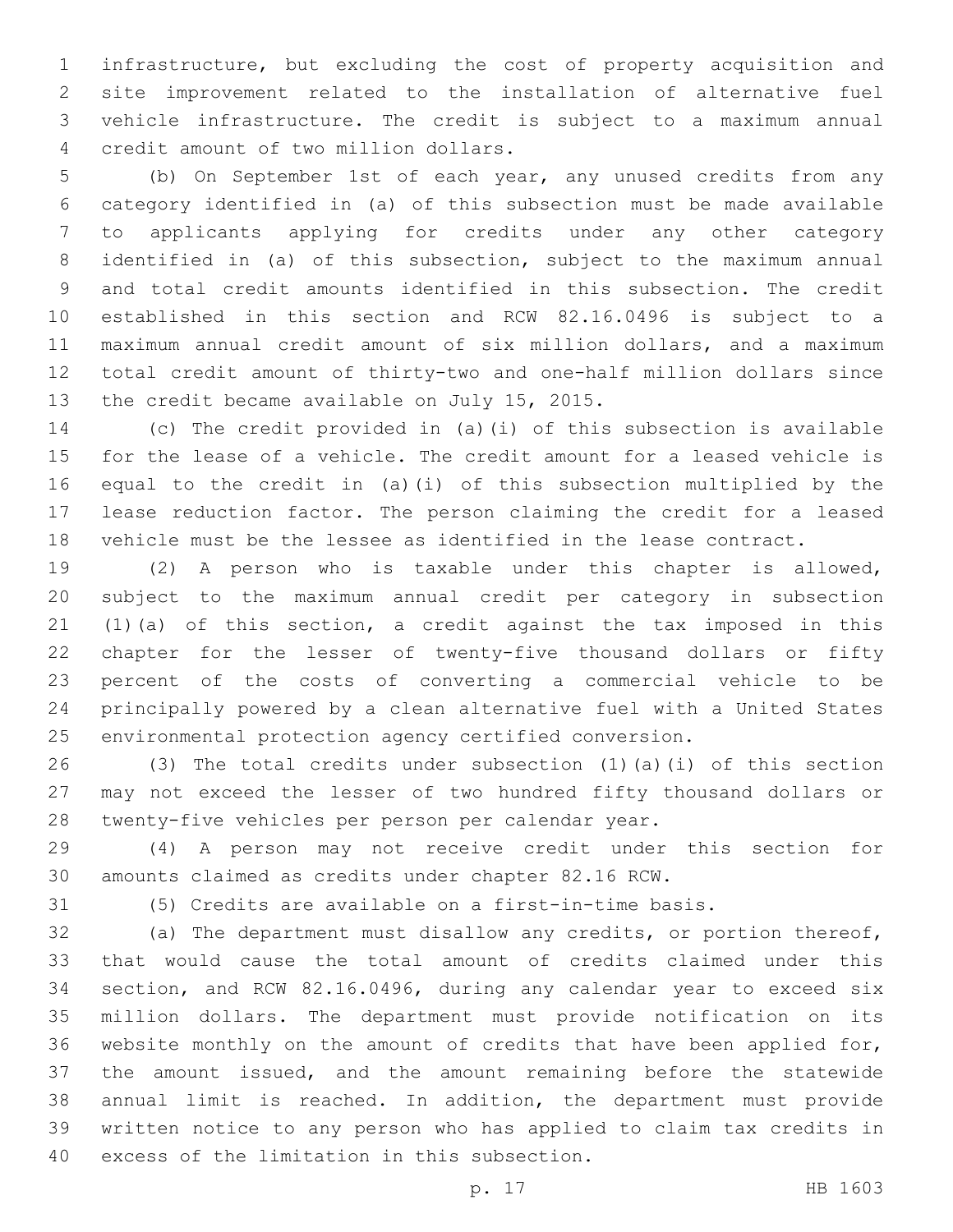(b) The department must disallow any credits, or portion thereof, that would cause the total amount of credits claimed beginning July 15, 2015, under this section and RCW 82.16.0496 to exceed thirty-two and one-half million dollars. The department must provide notification on its website monthly on the total amount of credits that have been applied for, the amount issued, and the amount remaining before the statewide limit is reached. In addition, the department must provide written notice to any person who has applied to claim tax credits in excess of the limitation in this subsection.

 (6) For the purposes of the limits provided in this section, a credit must be counted against such limits for the calendar year in 12 which the credit is earned.

 (7) To claim a credit under this section a person must electronically file with the department all returns, forms, and any other information required by the department, in an electronic format as provided or approved by the department. No refunds may be granted 17 for credits under this section.

 (8) To claim a credit under this section, the person applying 19 must:

(a) Complete an application for the credit which must include:

 (i) The name, business address, and tax identification number of 22 the applicant;

 (ii) A quote or unexecuted copy of the purchase requisition or order for the vehicle, infrastructure, infrastructure components, infrastructure construction, or infrastructure installation;

 (iii) The type of alternative fuel to be used by the vehicle or 27 supported by the infrastructure;

 (iv) The incremental cost of the alternative fuel system for 29 vehicle credits;

 (v) The anticipated delivery date of the vehicle, the anticipated delivery date of the infrastructure or infrastructure components, the anticipated construction completion date of the infrastructure, or the anticipated installation completion date of the infrastructure;

 (vi) The estimated annual fuel use of the vehicle in the anticipated duties or the estimated annual fuel to be supplied by the 36 infrastructure;

(vii) The gross weight of each vehicle for vehicle credits;

 (viii) For leased vehicles, a copy of the lease contract that includes the gross capitalized cost, residual value, and name of the 40 lessee; and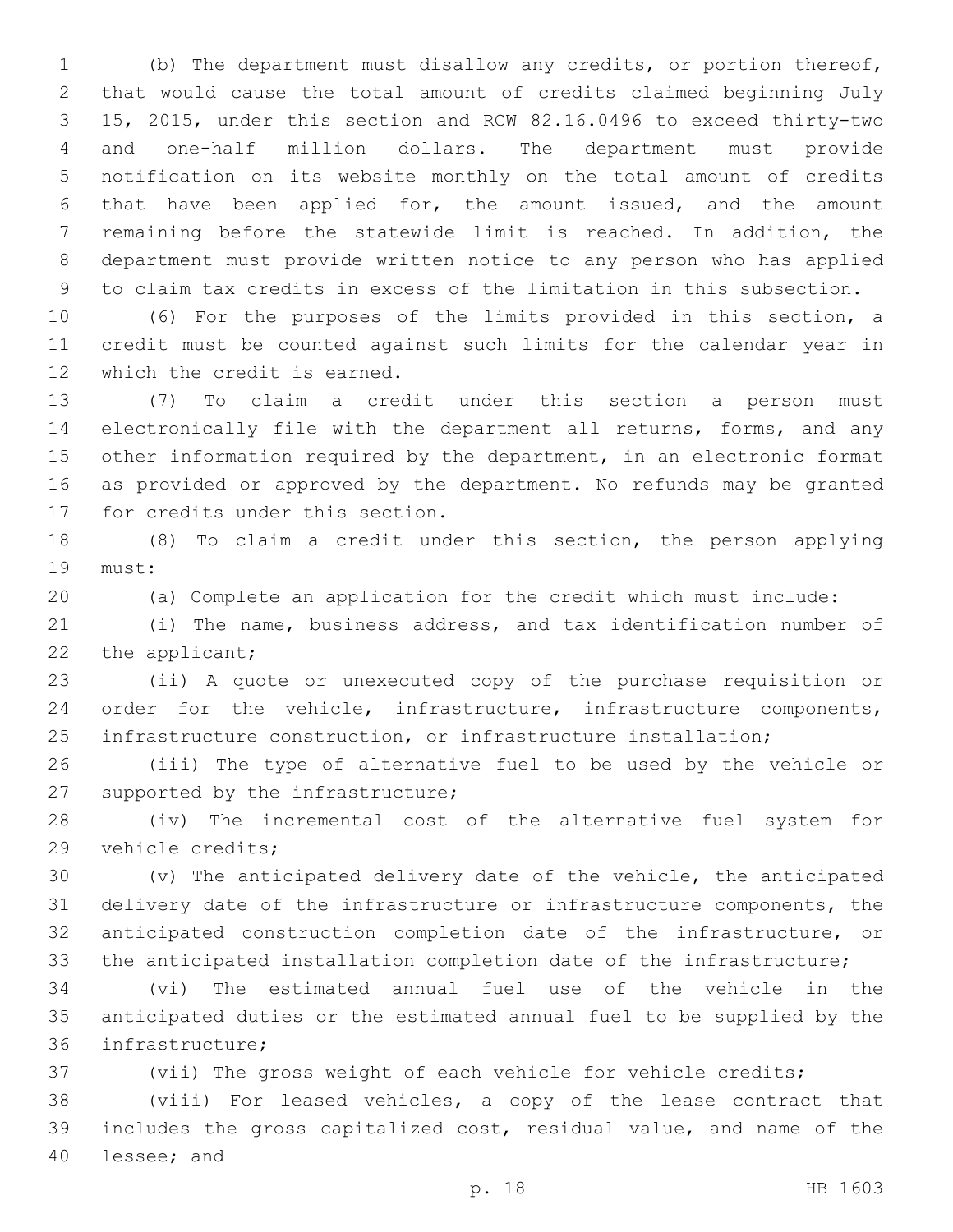(ix) Any other information deemed necessary by the department to support administration or reporting of the program.

 (b) Within fifteen days of notice of credit availability from the department, provide notice of intent to claim the credit including:

 (i) A copy of the order for the vehicle or infrastructure-related item, including the total cost for the vehicle or infrastructure-7 related item;

 (ii) The anticipated delivery date of the vehicle or infrastructure or infrastructure component, which must be within one 10 year of acceptance of the credit;

 (iii) The anticipated construction or installation completion date of the infrastructure, which must be within two years of 13 acceptance of the credit; and

 (iv) Any other information deemed necessary by the department to support administration or reporting of the program.

 (c) Provide final documentation within thirty days of receipt of the vehicle or infrastructure or infrastructure components or of completion of construction or installation of the infrastructure, 19 including:

 (i) A copy of the final invoice for the vehicle or 21 infrastructure-related items;

 (ii) A copy of the factory build sheet or equivalent 23 documentation:

(iii) The vehicle identification number of each vehicle;

 (iv) The incremental cost of the alternative fuel system for 26 vehicle credits;

 (v) Attestations signed by both the seller and purchaser of each vehicle attesting that the incremental cost of the alternative fuel system includes only the costs necessary for the vehicle to run on alternative fuel and no other vehicle options, equipment, or costs; 31 and

 (vi) Any other information deemed necessary by the department to support administration or reporting of the program.

 (9) A person applying for credit under subsection (8) of this section may apply for multiple vehicles on the same application, but the application must include the required information for each vehicle included in the application. A separate application is required for infrastructure-related items, but all infrastructure-related items at a single location may be included in a single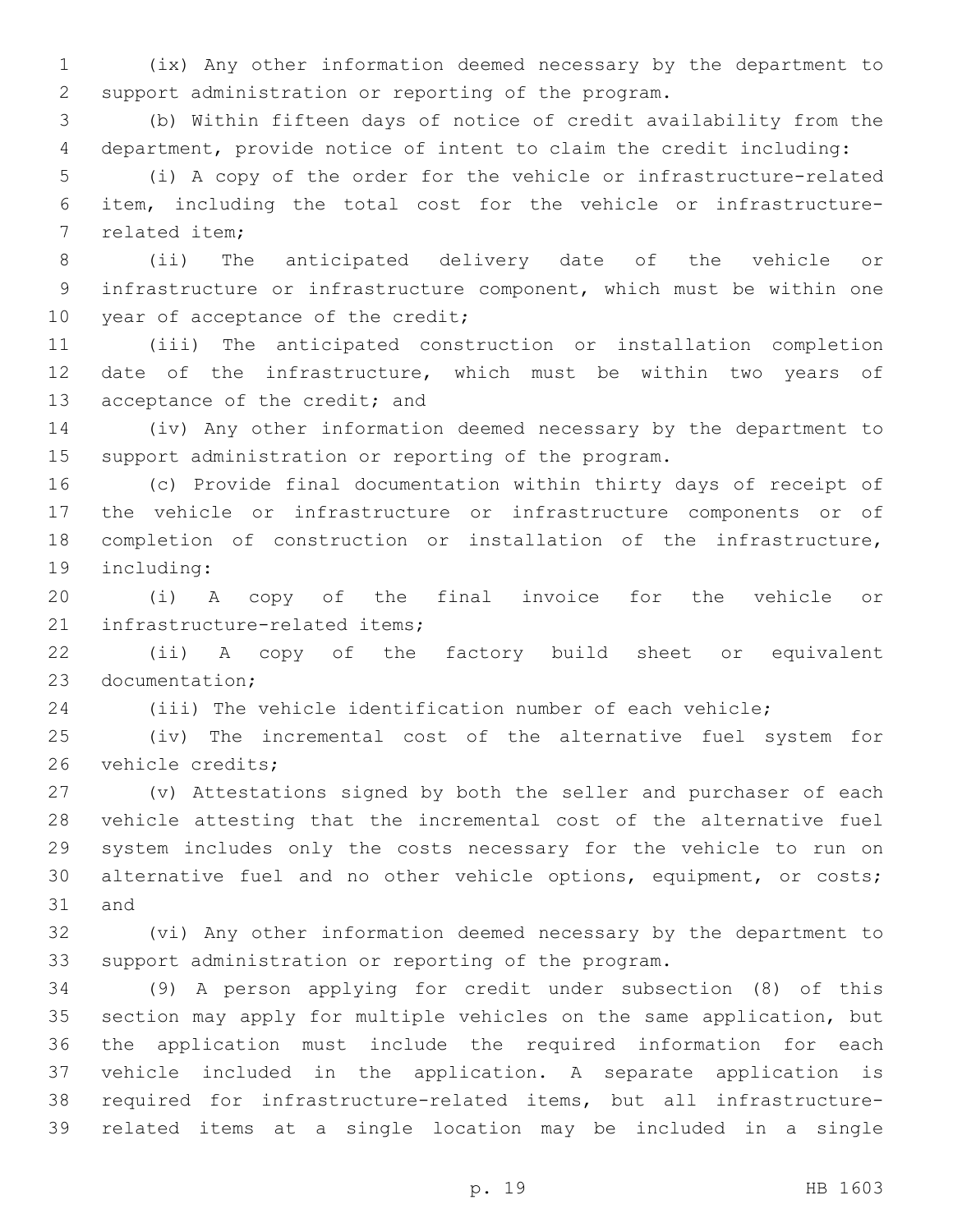application provided the required information for each infrastructure-related item is included in the application.

 (10) To administer the credits, the department must, at a minimum:4

 (a) Provide notification on its website monthly of the amount of credits that have been applied for, claimed, and the amount remaining before the statewide annual limit and total limit are reached;

 (b) Within fifteen days of receipt of the application, notify persons applying of the availability of tax credits in the year in which the vehicles or infrastructure applied for are anticipated to 11 be delivered, constructed, or installed;

 (c) Within fifteen days of receipt of the notice of intent to claim the tax credit, notify the applicant of the approval, denial, 14 or missing information in their notice; and

 (d) Within fifteen days of receipt of final documentation, review the documentation and notify the person applying of the acceptance of 17 their final documentation.

 (11) If a person fails to supply the information as required in subsection (8) of this section, the department must deny the 20 application.

 (12)(a) Taxpayers are only eligible for a credit under this 22 section based on:

 (i) Sales or leases of new commercial vehicles and qualifying used commercial vehicles with propulsion units that are principally 25 powered by a clean alternative fuel;

 (ii) Costs to modify a commercial vehicle, including sales of tangible personal property incorporated into the vehicle and labor or service expenses incurred in modifying the vehicle, to be principally 29 powered by a clean alternative fuel; or

 (iii) Sales of alternative fuel vehicle infrastructure or infrastructure components, or the cost of construction or installation of alternative fuel vehicle infrastructure.

 (b) A credit is earned when the purchaser or the lessee takes receipt of the qualifying commercial vehicle or infrastructure- related item, the vehicle conversion is complete, or the construction or installation of the infrastructure is complete.

 (13) A credit earned during one calendar year may be carried over to be credited against taxes incurred in the subsequent calendar 39 year, but may not be carried over a second year.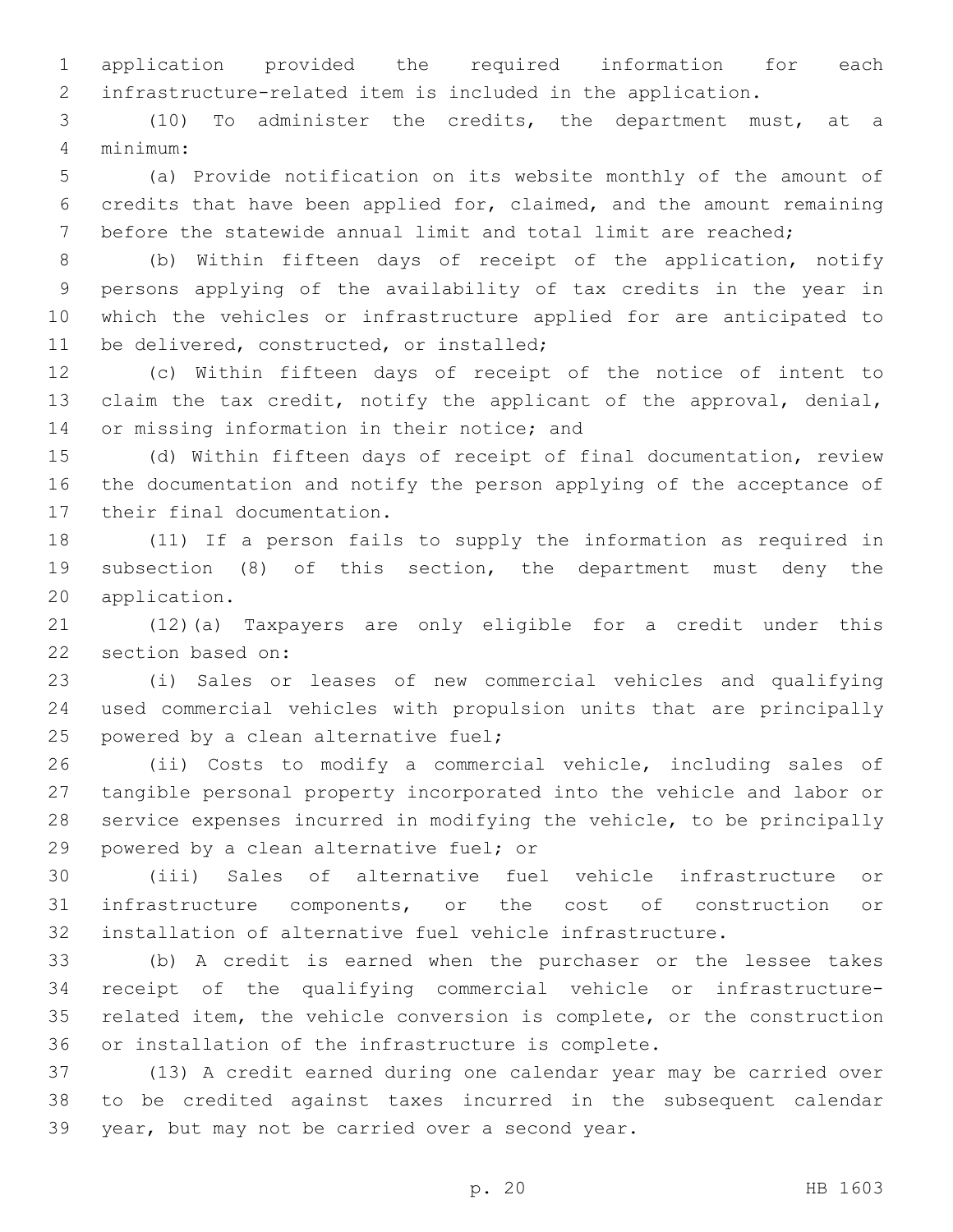(14)(((a) Beginning November 25, 2015, and on the 25th of February, May, August, and November of each year thereafter, the department must notify the state treasurer of the amount of credits taken under this section as reported on returns filed with the department during the preceding calendar quarter ending on the last day of December, March, June, and September, respectively.

 (b) On the last day of March, June, September, and December of 8 each year, the state treasurer, based upon information provided by the department, must transfer a sum equal to the dollar amount of the credit provided under this section from the multimodal transportation 11 account to the general fund.

12 (15)) The department must conduct outreach to interested parties to obtain input on how best to streamline the application process required for the credit made available in this section and RCW 82.16.0496 to further adoption of alternative fuel technologies in commercial vehicle fleets, and must incorporate the findings resulting from this outreach effort into the rules and practices it adopts to implement and administer this section and RCW 82.16.0496 to 19 the extent permitted under law.

20  $((+16))$   $(15)$  The definitions in this subsection apply throughout 21 this section unless the context clearly requires otherwise.

 (a) "Alternative fuel vehicle infrastructure" means structures, machinery, and equipment necessary and integral to support a clean 24 alternative fuel vehicle.

 (b) "Auto transportation company" means any corporation or person owning, controlling, operating, or managing any motor propelled vehicle, used in the business of transporting persons for compensation over public highways within the state of Washington, between fixed points or over a regular route. For the purposes of this section, "auto transportation company" also includes the following categories of providers irrespective of whether they provide service between fixed points or over a regular route: "Private, nonprofit transportation provider" as defined in RCW 81.66.010, "charter party carrier" as defined in RCW 81.70.020, and paratransit service providers who primarily provide special needs transportation to individuals with disabilities and the elderly.

 (c) "Clean alternative fuel" means electricity, dimethyl ether, hydrogen, methane, natural gas, liquefied natural gas, compressed 39 natural gas, or propane.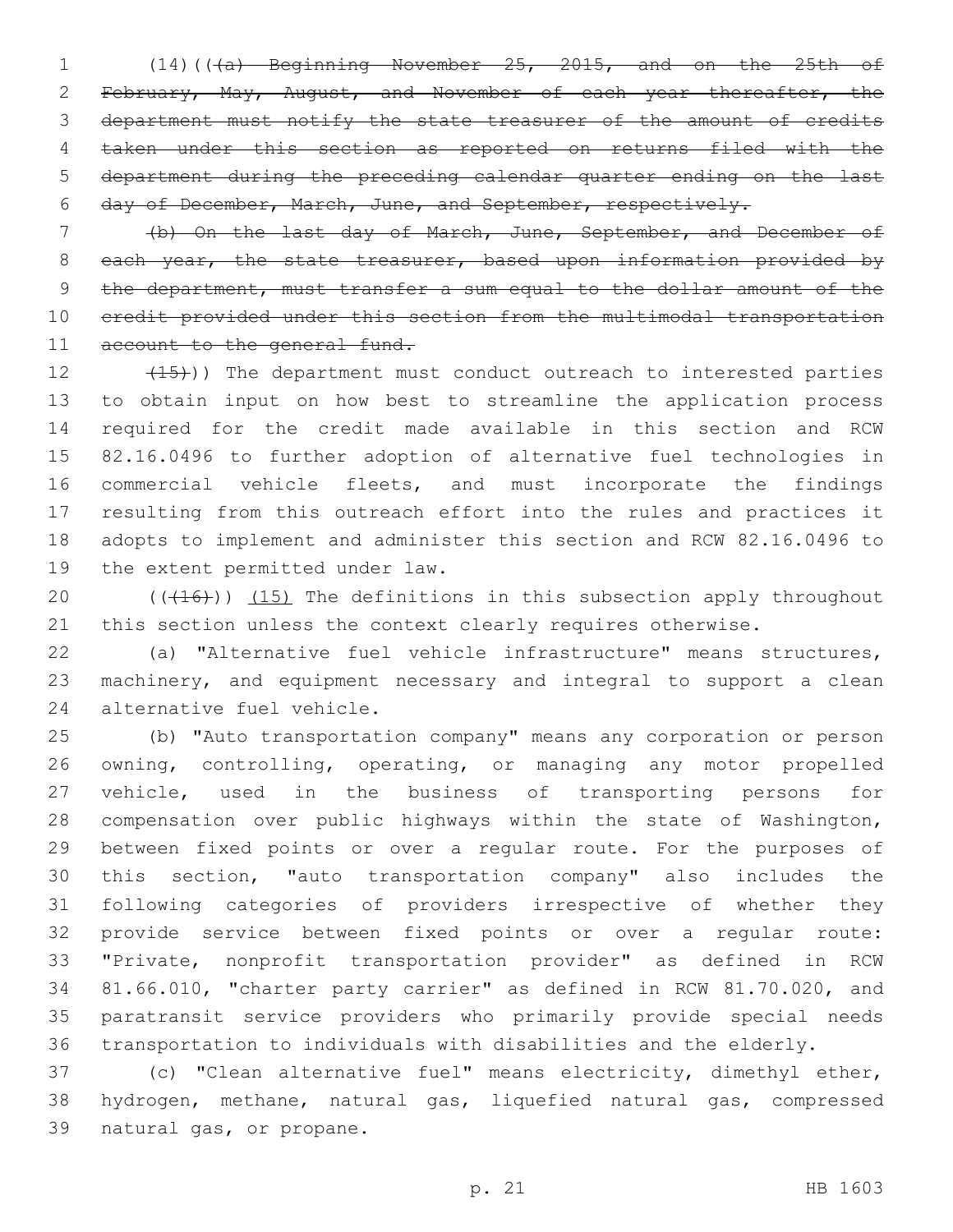(d) "Commercial vehicle" means any commercial vehicle that is purchased by a private business and that is used exclusively in the provision of commercial services or the transportation of commodities, merchandise, produce, refuse, freight, animals, or passengers, and that is displaying a Washington state license plate. All commercial vehicles that provide transportation to passengers must be operated by an auto transportation company.

 (e) "Gross capitalized cost" means the agreed upon value of the commercial vehicle and including any other items a person pays over 10 the lease term that are included in such cost.

 (f) "Lease reduction factor" means the vehicle gross capitalized cost less the residual value, divided by the gross capitalized cost.

(g) "Qualifying used commercial vehicle" means vehicles that:

 (i) Have an odometer reading of less than four hundred fifty 15 thousand miles;

 (ii) Are less than ten years past their original date of 17 manufacture;

 (iii) Were modified after the initial purchase with a United States environmental protection agency certified conversion that would allow the propulsion units to be principally powered by a clean 21 alternative fuel; and

(iv) Are being sold for the first time after modification.

 (h) "Residual value" means the lease-end value of the vehicle as 24 determined by the lessor, at the end of the lease term included in 25 the lease contract.

 $((+17))$   $(16)$  Credits may be earned under this section from January 1, 2016, until the maximum total credit amount in subsection (1)(b) of this section is reached, except for credits for leased vehicles, which may be earned from July 1, 2016, until the maximum total credit amount in subsection (1)(b) of this section is reached.

 **Sec. 209.** RCW 82.16.0496 and 2019 c 287 s 13 are each amended to 32 read as follows:

 (1)(a)(i) A person who is taxable under this chapter is allowed a credit against the tax imposed in this chapter according to the gross vehicle weight rating of the vehicle and the incremental cost of the vehicle purchased above the purchase price of a comparable conventionally fueled vehicle. The credit is limited, as set forth in the table below, to the lesser of the incremental cost amount or the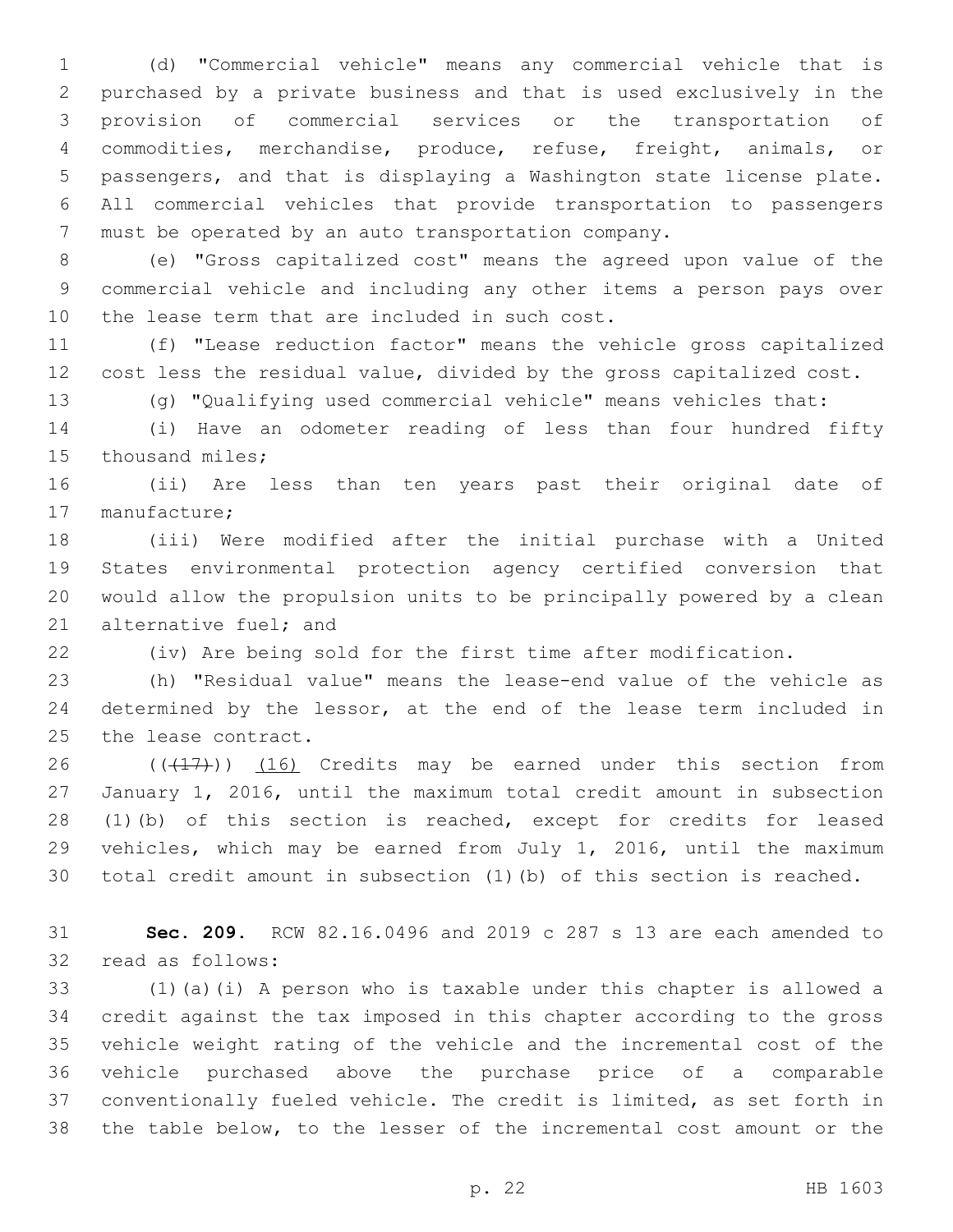maximum credit amount per vehicle purchased, and subject to a maximum 2 annual credit amount per vehicle class.

|   | Gross Vehicle Weight    | Incremental Cost Amount | Maximum Credit Amount | Maximum Annual Credit |
|---|-------------------------|-------------------------|-----------------------|-----------------------|
| 4 |                         |                         | Per Vehicle           | Per Vehicle Class     |
| 5 | Up to $14,000$ pounds   | 75% of incremental cost | \$25,000              | \$2,000,000           |
| 6 | 14,001 to 26,500 pounds | 75% of incremental cost | \$50,000              | \$2,000,000           |
|   | Above 26,500 pounds     | 75% of incremental cost | \$100,000             | \$2,000,000           |

 (ii) A person who is taxable under this chapter is allowed a credit against the tax imposed in this chapter for up to fifty percent of the cost to purchase alternative fuel vehicle infrastructure, tangible personal property that will become a component of alternative fuel vehicle infrastructure, and installation and construction of alternative fuel vehicle infrastructure, but excluding the cost of property acquisition and site improvement related to the installation of alternative fuel vehicle infrastructure. The credit is subject to a maximum annual 17 credit amount of two million dollars.

 (b) On September 1st of each year, any unused credits from any category identified in (a) of this subsection must be made available to applicants applying for credits under any other category identified in (a) of this subsection, subject to the maximum annual and total credit amounts identified in this subsection. The credit established in this section and RCW 82.04.4496 is subject to a maximum annual credit amount of six million dollars, and a maximum total credit amount of thirty-two and one-half million dollars 26 beginning July 15, 2015.

 (c) The credit provided in (a)(i) of this subsection is available for the lease of a vehicle. The credit amount for a leased vehicle is equal to the credit in (a)(i) of this subsection multiplied by the lease reduction factor. The person claiming the credit for a leased vehicle must be the lessee as identified in the lease contract.

 (2) A person who is taxable under this chapter is allowed, subject to the maximum annual credit per category in subsection (1)(a) of this section, a credit against the tax imposed in this chapter for the lesser of twenty-five thousand dollars or fifty percent of the costs of converting a commercial vehicle to be principally powered by a clean alternative fuel with a United States environmental protection agency certified conversion.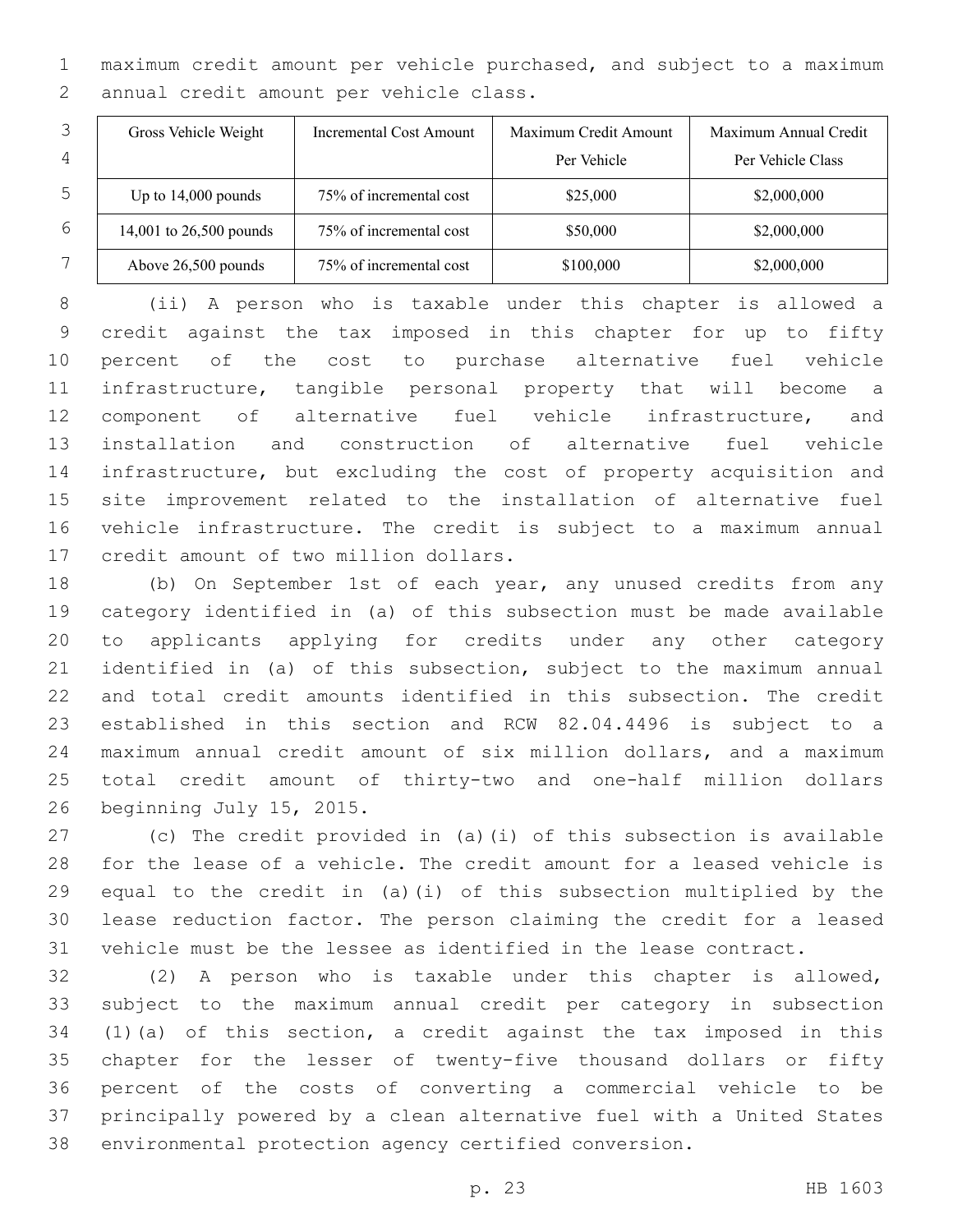(3) The total credits under subsection (1)(a)(i) of this section may not exceed the lesser of two hundred fifty thousand dollars or twenty-five vehicles per person per calendar year.3

 (4) A person may not receive credit under this section for amounts claimed as credits under chapter 82.04 RCW.

(5) Credits are available on a first-in-time basis.

 (a) The department must disallow any credits, or portion thereof, that would cause the total amount of credits claimed under this section, and RCW 82.04.4496, during any calendar year to exceed six million dollars. The department must provide notification on its website monthly on the amount of credits that have been applied for, the amount issued, and the amount remaining before the statewide annual limit is reached. In addition, the department must provide written notice to any person who has applied to claim tax credits in 15 excess of the limitation in this subsection.

 (b) The department must disallow any credits, or portion thereof, that would cause the total amount of credits claimed beginning July 15, 2015, under this section and RCW 82.04.4496 to exceed thirty-two and one-half million dollars. The department must provide notification on its website monthly on the total amount of credits 21 that have been applied for, the amount issued, and the amount remaining before the statewide limit is reached. In addition, the department must provide written notice to any person who has applied to claim tax credits in excess of the limitation in this subsection.

 (6) For the purposes of the limits provided in this section, a credit must be counted against such limits for the calendar year in 27 which the credit is earned.

 (7) To claim a credit under this section a person must electronically file with the department all returns, forms, and any other information required by the department, in an electronic format as provided or approved by the department. No refunds may be granted 32 for credits under this section.

 (8) To claim a credit under this section, the person applying 34 must:

(a) Complete an application for the credit which must include:

 (i) The name, business address, and tax identification number of 37 the applicant;

 (ii) A quote or unexecuted copy of the purchase requisition or order for the vehicle, infrastructure, infrastructure components, infrastructure construction, or infrastructure installation;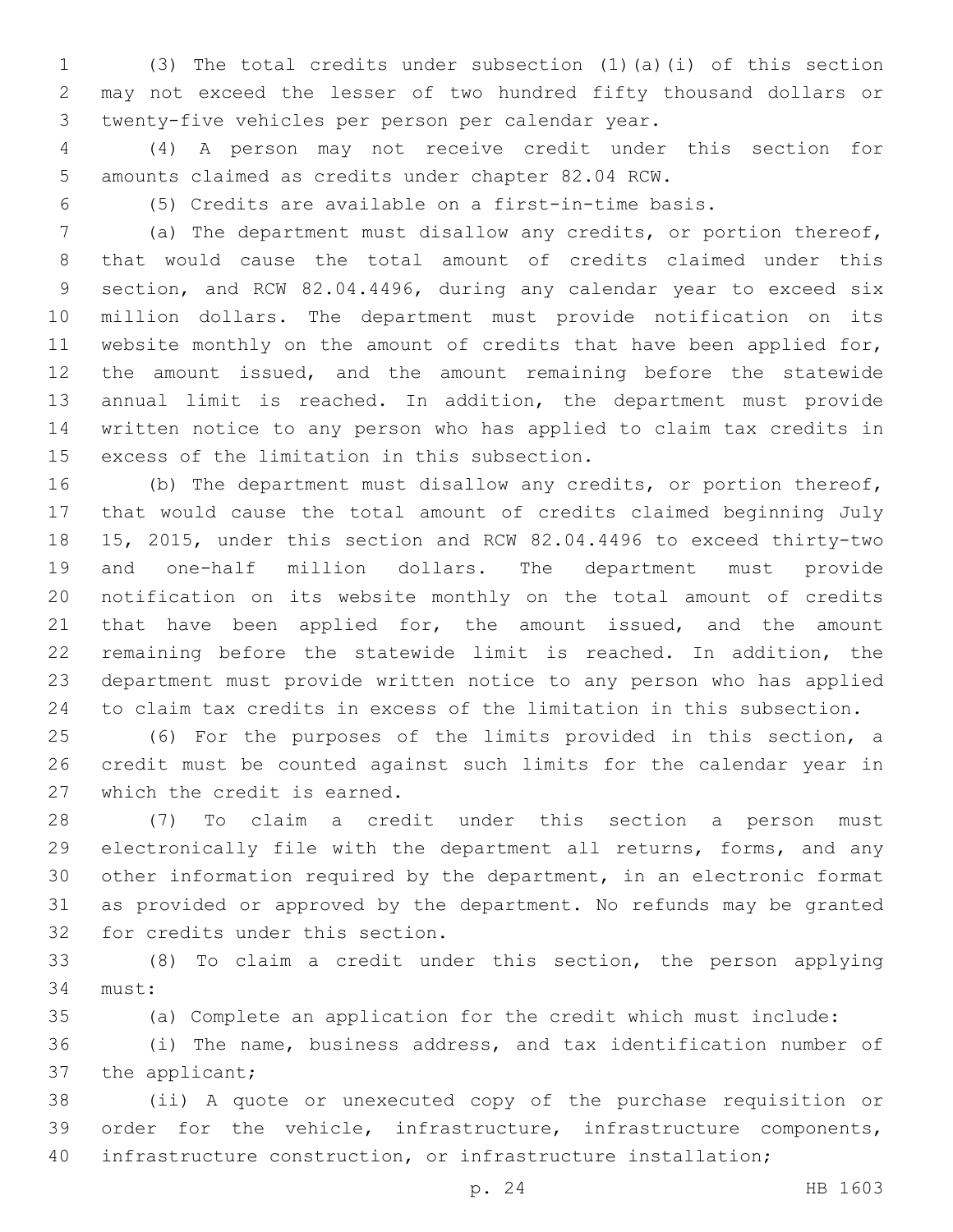(iii) The type of alternative fuel to be used by the vehicle or 2 supported by the infrastructure;

 (iv) The incremental cost of the alternative fuel system for 4 vehicle credits;

 (v) The anticipated delivery date of the vehicle, the anticipated delivery date of the infrastructure or infrastructure components, the anticipated construction completion date of the infrastructure, or 8 the anticipated installation completion date of the infrastructure;

 (vi) The estimated annual fuel use of the vehicle in the anticipated duties or the estimated annual fuel to be supplied by the 11 infrastructure;

(vii) The gross weight of each vehicle for vehicle credits;

 (viii) For leased vehicles, a copy of the lease contract that includes the gross capitalized cost, residual value, and name of the 15 lessee; and

 (ix) Any other information deemed necessary by the department to support administration or reporting of the program.

 (b) Within fifteen days of notice of credit availability from the department, provide notice of intent to claim the credit including:

 (i) A copy of the order for the vehicle or infrastructure-related item, including the total cost for the vehicle or infrastructure-22 related item:

 (ii) The anticipated delivery date of the vehicle or infrastructure or infrastructure component, which must be within one 25 year of acceptance of the credit;

 (iii) The anticipated construction or installation completion date of the infrastructure, which must be within two years of 28 acceptance of the credit; and

 (iv) Any other information deemed necessary by the department to support administration or reporting of the program.

 (c) Provide final documentation within thirty days of receipt of the vehicle or infrastructure or infrastructure components or of completion of construction or installation of the infrastructure, 34 including:

 (i) A copy of the final invoice for the vehicle or 36 infrastructure-related items;

 (ii) A copy of the factory build sheet or equivalent 38 documentation:

(iii) The vehicle identification number of each vehicle;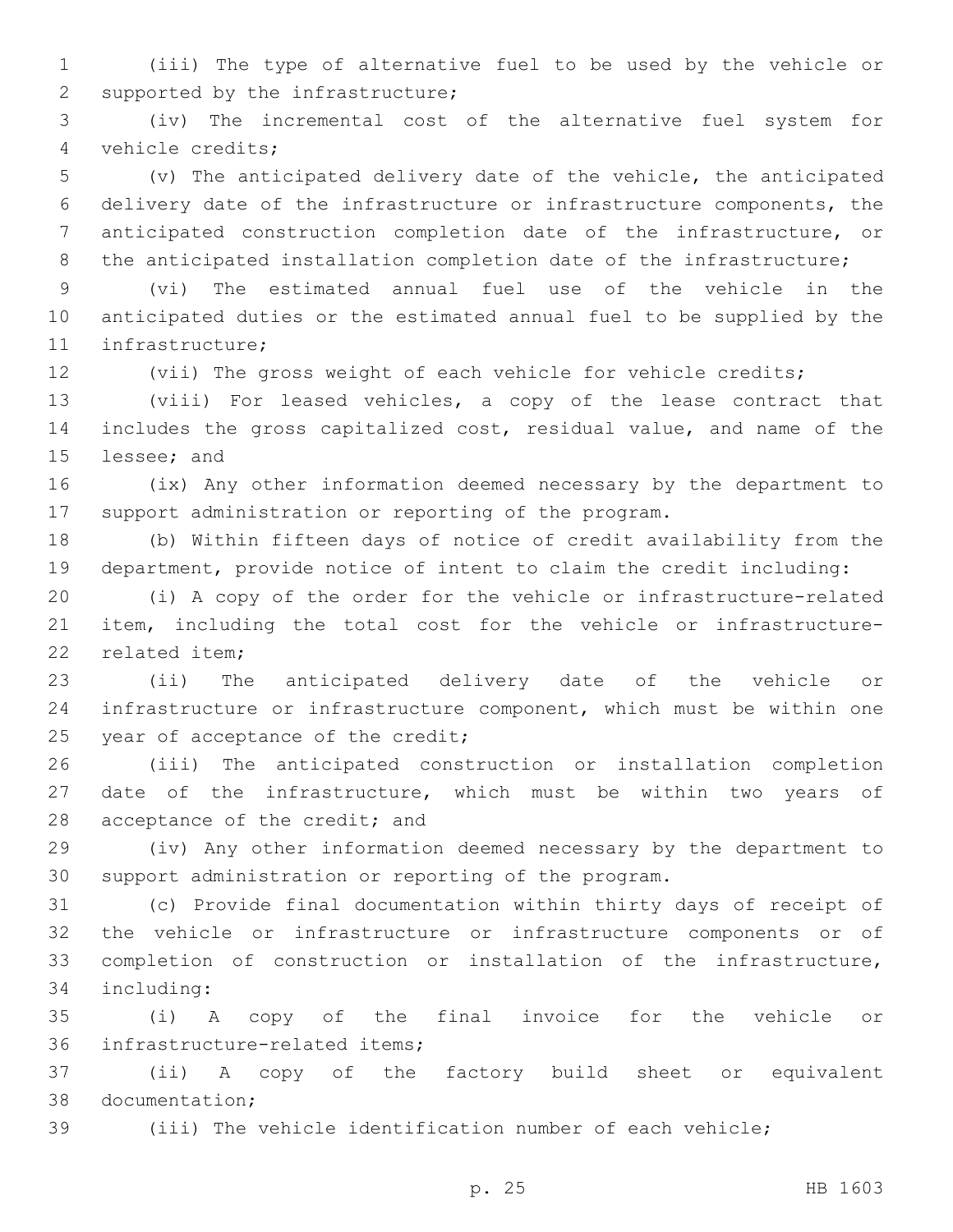(iv) The incremental cost of the alternative fuel system for 2 vehicle credits;

 (v) Attestations signed by both the seller and purchaser of the vehicle attesting that the incremental cost of the alternative fuel system includes only the costs necessary for the vehicle to run on alternative fuel and no other vehicle options, equipment, or costs; 7 and

 (vi) Any other information deemed necessary by the department to support administration or reporting of the program.

 (9) A person applying for credit under subsection (8) of this section may apply for multiple vehicles on the same application, but the application must include the required information for each vehicle included in the application. A separate application is required for infrastructure-related items, but all infrastructure- related items at a single location may be included in a single application provided the required information for each infrastructure-related item is included in the application.

 (10) To administer the credits, the department must, at a 19 minimum:

 (a) Provide notification on its website monthly of the amount of credits that have been applied for, claimed, and the amount remaining 22 before the statewide annual limit and total limit are reached;

 (b) Within fifteen days of receipt of the application, notify persons applying of the availability of tax credits in the year in which the vehicles or infrastructure applied for are anticipated to 26 be delivered, constructed, or installed;

 (c) Within fifteen days of receipt of the notice of intent to 28 claim the tax credit, notify the applicant of the approval, denial, 29 or missing information in their notice; and

 (d) Within fifteen days of receipt of final documentation, review the documentation and notify the person applying of the acceptance of 32 their final documentation.

 (11) If a person fails to supply the information as required in subsection (8) of this section, the department must deny the 35 application.

 (12)(a) Taxpayers are only eligible for a credit under this 37 section based on:

 (i) Sales or leases of new commercial vehicles and qualifying used commercial vehicles with propulsion units that are principally 40 powered by a clean alternative fuel;